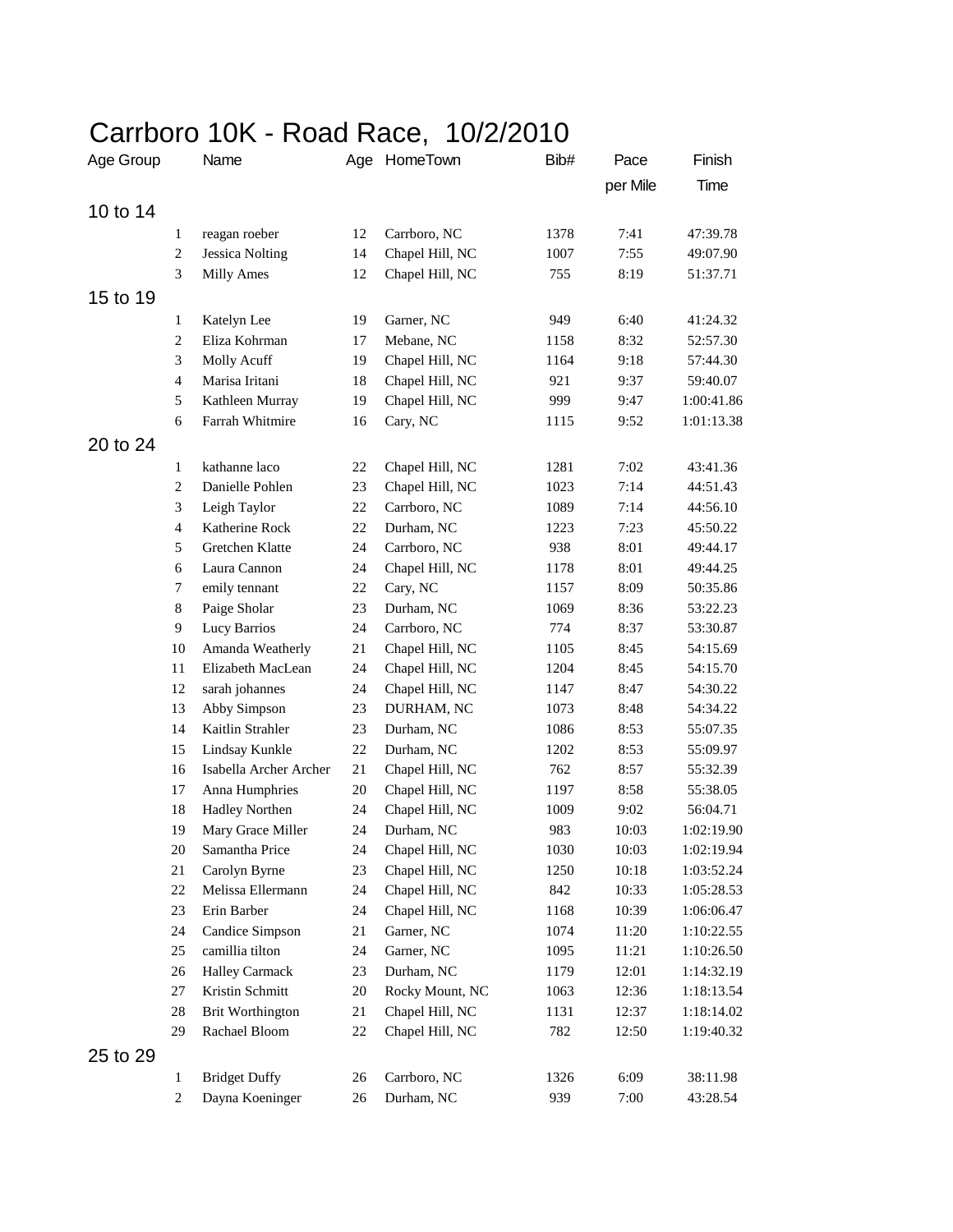| $\mathfrak{Z}$ | stephanie thompson        | 27 | Durham, NC        | 1314 | 7:16  | 45:04.54   |
|----------------|---------------------------|----|-------------------|------|-------|------------|
| $\overline{4}$ | cathy panozzo             | 28 | Carrboro, NC      | 1313 | 7:19  | 45:26.28   |
| 5              | Hannah Goodwin-Brow       | 25 | Carrboro, NC      | 865  | 7:23  | 45:47.32   |
| 6              | Jean Davidson             | 27 | Chapel Hill, NC   | 824  | 7:23  | 45:50.50   |
| 7              | christy fitch             | 26 | Raleigh, NC       | 851  | 7:36  | 47:09.89   |
| 8              | Jessica Fines             | 28 | Chapel Hill, NC   | 1255 | 7:36  | 47:11.14   |
| 9              | tara hermann              | 29 | DURHAM, NC        | 1345 | 7:42  | 47:48.50   |
| 10             | Abby Matson               | 25 | Chapel Hill, NC   | 964  | 7:42  | 47:50.37   |
| 11             | meredith kimball          | 25 | Carrboro, NC      | 1384 | 7:44  | 47:57.42   |
| 12             | <b>Brittany Mortensen</b> | 26 | Chapel Hill, NC   | 1212 | 8:15  | 51:13.38   |
| 13             | sarah staines             | 27 | Gambrills, MD     | 1357 | 8:21  | 51:51.48   |
| 14             | <b>Fowler Carson</b>      | 25 | Washington, DC    | 1251 | 8:22  | 51:56.38   |
| 15             | Catherine Orr             | 27 | Carrboro, NC      | 1014 | 8:28  | 52:31.41   |
| 16             | Stephanie Busalacchi      | 25 | Raleigh, NC       | 1175 | 8:37  | 53:29.25   |
| 17             | Kristin Staley            | 27 | Hillsborough, NC  | 1243 | 8:39  | 53:39.07   |
| 18             | Jennifer Lund             | 29 | Chapel Hill, NC   | 955  | 8:40  | 53:48.86   |
| 19             | Kimberly Maxfield         | 26 | Chapel Hill, NC   | 1205 | 8:42  | 54:02.61   |
| 20             | Dianna Harmon             | 29 | Chapel Hill, NC   | 875  | 8:47  | 54:28.19   |
| 21             | heather elison            | 25 | Chapel Hill, NC   | 841  | 8:47  | 54:28.49   |
| 22             | Maggie McCormick          | 28 | Chapel Hill, NC   | 973  | 8:53  | 55:10.53   |
| 23             | Meg Van Voorhis           | 26 | Carrboro, NC      | 1232 | 8:54  | 55:16.98   |
| 24             | lauren rudio              | 28 | Fayetteville, NC  | 1353 | 8:58  | 55:37.65   |
| 25             | <b>GINA HONDA</b>         | 27 | Durham, NC        | 907  | 9:02  | 56:06.48   |
| 26             | gillian grissom           | 25 | DURHAM, NC        | 1306 | 9:03  | 56:07.51   |
| 27             | kira whitacre             | 25 | Chapel Hill, NC   | 1337 | 9:05  | 56:21.36   |
| 28             | <b>Allison Barnes</b>     | 29 | Durham, NC        | 772  | 9:07  | 56:32.85   |
| 29             | Dorsey Ballard            | 25 | Chapel Hill, NC   | 770  | 9:09  | 56:45.69   |
| 30             | Raquel Burger-Caldero     | 26 | Chapel Hill, NC   | 794  | 9:10  | 56:53.14   |
| 31             | Boriana Ditcheva          | 27 | Chapel Hill, NC   | 833  | 9:15  | 57:21.69   |
| 32             | Bien Lai                  | 28 | Chapel Hill, NC   | 1203 | 9:16  | 57:31.63   |
| 33             | brooke critcher           | 25 | Carrboro, NC      | 1342 | 9:22  | 58:06.58   |
| 34             | sarah wolff               | 29 | DURHAM, NC        | 1126 | 9:32  | 59:11.46   |
| 35             | Margaret Irvin            | 28 | Durham, NC        | 1198 | 9:34  | 59:22.65   |
| 36             | ingrid schellons          | 29 | Chapel Hill, NC   | 1321 | 9:39  | 59:54.44   |
| 37             | Heidi Soeters             | 26 | Chapel Hill, NC   | 1082 | 9:40  | 59:57.08   |
| 38             | Amy Henes                 | 28 | Carrboro, NC      | 892  | 9:45  | 1:00:32.97 |
| 39             | Karen Nelson              | 27 | DURHAM, NC        | 1004 | 9:47  | 1:00:45.50 |
| 40             | Brianna Hartman           | 28 | Chapel Hill, NC   | 881  | 9:48  | 1:00:48.98 |
| 41             | Marisa Nadas              | 29 | Boston, MA        | 1001 | 9:51  | 1:01:07.23 |
| 42             | angela bengtson           | 28 | Carrboro, NC      | 1292 | 9:51  | 1:01:09.88 |
| 43             | Katie smith               | 28 | Durham, NC        | 1077 | 9:52  | 1:01:11.69 |
| 44             | Alyse Alvord              | 25 | Carrboro, NC      | 754  | 9:57  | 1:01:45.69 |
| 45             | caron whitney             | 25 | Carrboro, NC      | 1155 | 10:01 | 1:02:08.46 |
| 46             | Kerry Dove                | 28 | Carrboro, NC      | 1188 | 10:05 | 1:02:36.61 |
| 47             | Sarah DelliGatti          | 28 | Bishopville, MD   | 829  | 10:06 | 1:02:40.52 |
| 48             | emily dondero             | 26 | Pittsboro, NC     | 836  | 10:14 | 1:03:29.46 |
| 49             | Caitlin LeCroy            | 25 | Carrboro, NC      | 948  | 10:23 | 1:04:23.06 |
| 50             | <b>Courtney Duffy</b>     | 29 | Durham, NC        | 1289 | 10:37 | 1:05:51.50 |
| 51             | Shelby Cole               | 25 | Fuquay-Varina, NC | 811  | 10:49 | 1:07:05.28 |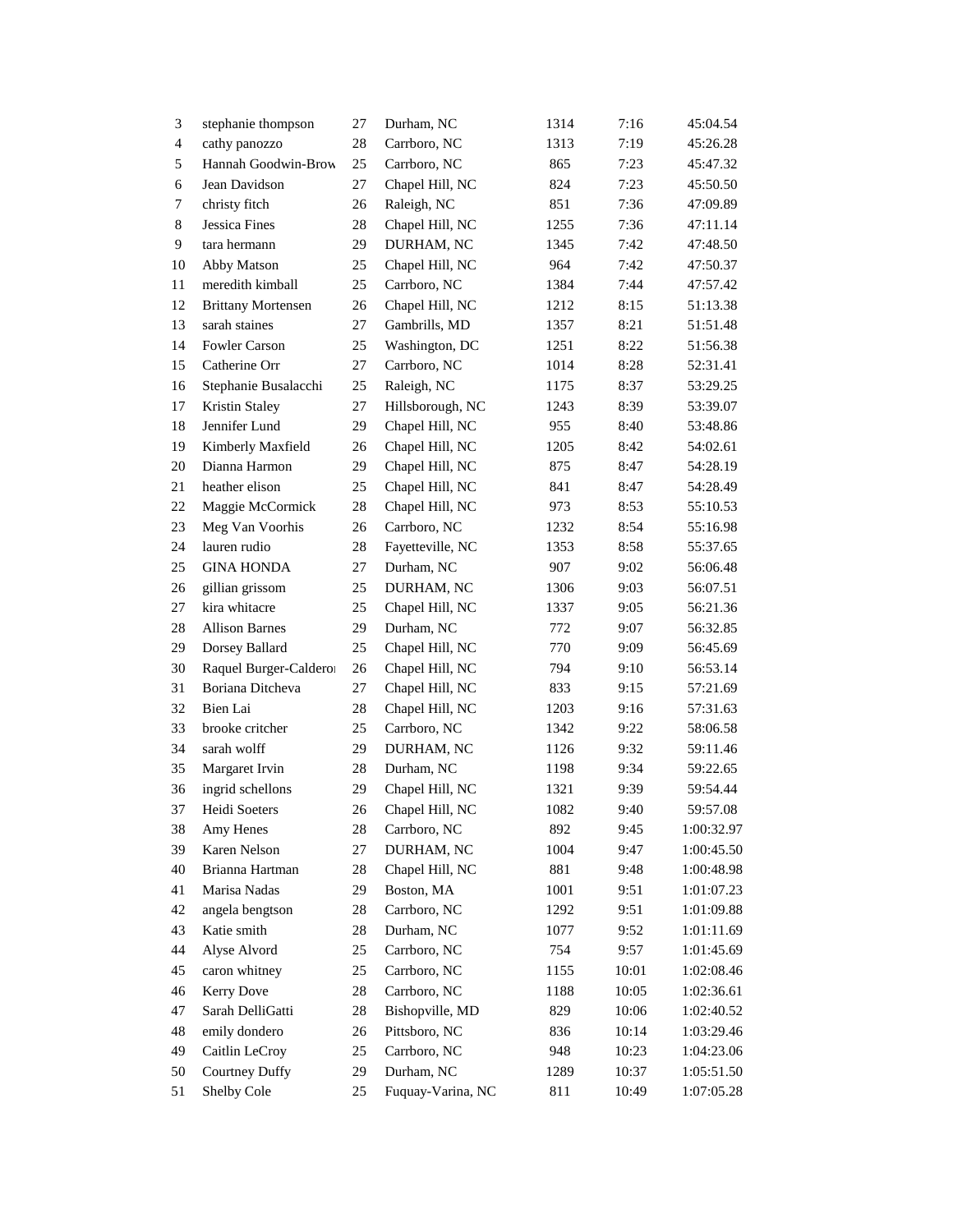|          | 52             | Zoe McElligott               | 29       | Durham, NC                 | 1209         | 10:50          | 1:07:12.28               |
|----------|----------------|------------------------------|----------|----------------------------|--------------|----------------|--------------------------|
|          | 53             | Dawn Ruhl                    | 28       | New Hill, NC               | 1054         | 11:36          | 1:11:56.78               |
|          | 54             | Jenna Tucker                 | 25       | Carrboro, NC               | 1097         | 11:53          | 1:13:46.69               |
|          | 55             | Danielle Stolfi              | 26       | Chapel Hill, NC            | 1225         | 12:47          | 1:19:18.13               |
|          | 56             | Catherine Angst              | 27       | DURHAM, NC                 | 760          | 13:04          | 1:21:03.14               |
|          | 57             | Jolien Verdaasdonk           | 26       | Durham, NC                 | 1101         | 13:07          | 1:21:22.86               |
| 30 to 34 |                |                              |          |                            |              |                |                          |
|          | $\mathbf{1}$   | Sarah Jones                  | 32       | Apex, NC                   | 927          | 7:12           | 44:39.83                 |
|          | $\overline{c}$ | Kimberly Amick               | 30       | Carrboro, NC               | 757          | 7:16           | 45:04.35                 |
|          | 3              | Jennifer Renn                | 31       | Chapel Hill, NC            | 1035         | 7:33           | 46:49.54                 |
|          | $\overline{4}$ | Lisa Jones                   | 34       | Chapel Hill, NC            | 926          | 7:34           | 46:59.51                 |
|          | 5              | Carla Horta                  | 30       | Chapel Hill, NC            | 909          | 7:35           | 47:05.86                 |
|          | 6              | <b>Emily Brouwer</b>         | 34       | Chapel Hill, NC            | 1173         | 7:51           | 48:45.75                 |
|          | $\tau$         | Jennifer Adams               | 34       | Pittsboro, NC              | 748          | 7:54           | 49:04.98                 |
|          | $\,8\,$        | Nora Rosenberg               | 31       | Carrboro, NC               | 1269         | 7:55           | 49:11.87                 |
|          | $\overline{9}$ | Elizabeth Evans              | 30       | Chapel Hill, NC            | 847          | 8:02           | 49:53.96                 |
|          | 10             | Amy White                    | 33       | Durham, NC                 | 1113         | 8:20           | 51:44.02                 |
|          | 11             | Amy Hagen                    | 34       | Durham, NC                 | 871          | 8:27           | 52:25.62                 |
|          | 12             | claire giordano              | 34       | Chapel Hill, NC            | 862          | 8:34           | 53:09.58                 |
|          | 13             | Kanako Oshimura              | 31       | Chapel Hill, NC            | 1015         | 8:39           | 53:44.68                 |
|          | 14             | Jennifer House               | 32       | WAKE FOREST, NC            | 910          | 8:43           | 54:06.76                 |
|          | 15             | <b>Susan Dorsett</b>         | 34       | Advance, NC                | 838          | 8:43           | 54:07.98                 |
|          | 16             | Kelley O'Brien               | 34       | Carrboro, NC               | 1162         | 8:45           | 54:17.86                 |
|          | 17             | Rachel Massai                | 34       |                            | 1261         | 8:49           | 54:44.21                 |
|          | 18             | Antje Thiessen               | 33       | Mebane, NC<br>Carrboro, NC | 1092         | 8:54           |                          |
|          | 19             | Erica Collis                 | 34       | Carrboro, NC               | 812          | 8:56           | 55:12.91<br>55:25.93     |
|          | 20             | Alexandra DeSiato            | 31       | Saxapahaw, NC              | 832          | 8:57           | 55:30.74                 |
|          | 21             | Izabela Annis                | 34       | Chapel Hill, NC            | 761          | 8:57           | 55:35.80                 |
|          | 22             | Holli Gall                   | 31       | Chapel Hill, NC            | 1238         | 8:59           | 55:45.14                 |
|          | 23             | ann mooney                   | 30       | Chapel Hill, NC            | 1386         | 9:01           | 55:57.48                 |
|          | 24             | michele eckes                | 30       | Chapel Hill, NC            | 1320         | 9:02           | 56:04.57                 |
|          | 25             | Lauren Zedek                 | 30       | Chapel Hill, NC            | 1137         | 9:05           | 56:24.63                 |
|          | 26             | Melissa Tennant              | 31       | Durham, NC                 | 1148         | 9:07           | 56:33.58                 |
|          | 27             | Anne-Marie Neiser            | 30       | Chapel Hill, NC            | 1003         | 9:10           | 56:54.41                 |
|          | 28             | Jennifer Headley             | 31       | Carrboro, NC               | 887          | 9:15           | 57:21.26                 |
|          | 29             | Fabienne JEAN                | 31       | Carrboro, NC               | 923          | 9:23           | 58:12.55                 |
|          | 30             | Jessica Thornton             | 31       | Carrboro, NC               | 1094         | 9:28           | 58:42.51                 |
|          | 31             | Laura Mack                   | 34       | Durham, NC                 | 958          | 9:28           | 58:47.99                 |
|          | 32             | Maya Lindley                 | 33       | Chapel Hill, NC            | 1143         | 9:31           | 59:02.40                 |
|          | 33             | Anna Misior                  | 31       | Chapel Hill, NC            | 986          | 9:37           | 59:42.86                 |
|          | 34             | Molly Steinbauer             | 34       | Durham, NC                 | 1083         | 9:38           | 59:49.44                 |
|          | 35             | Meg Wiehe                    | 32       | DURHAM, NC                 | 1118         | 9:40           | 1:00:01.07               |
|          | 36             | Jeanette Stingone            | 30       | Chapel Hill, NC            | 1085         | 9:46           | 1:00:38.67               |
|          | 37             | Alexandra O'Dell             | 30       | Chapel Hill, NC            | 1214         | 9:49           | 1:00:56.58               |
|          | 38             | <b>Courtney Mitchell</b>     | 31       | Durham, NC                 | 987          | 9:49           |                          |
|          |                |                              |          | Chapel Hill, NC            |              |                | 1:00:56.77               |
|          | 39<br>40       | Jill Hill<br>Sara Kowalewski | 31<br>32 | Durham, NC                 | 1145<br>940  | 9:52<br>10:01  | 1:01:12.38<br>1:02:09.47 |
|          | 41             | Melissa Kelson               |          | Chapel Hill, NC            |              |                |                          |
|          | 42             | Dawnya Bohager               | 33<br>33 | Saxapahaw, NC              | 1375<br>1172 | 10:07<br>10:12 | 1:02:49.92<br>1:03:17.36 |
|          |                |                              |          |                            |              |                |                          |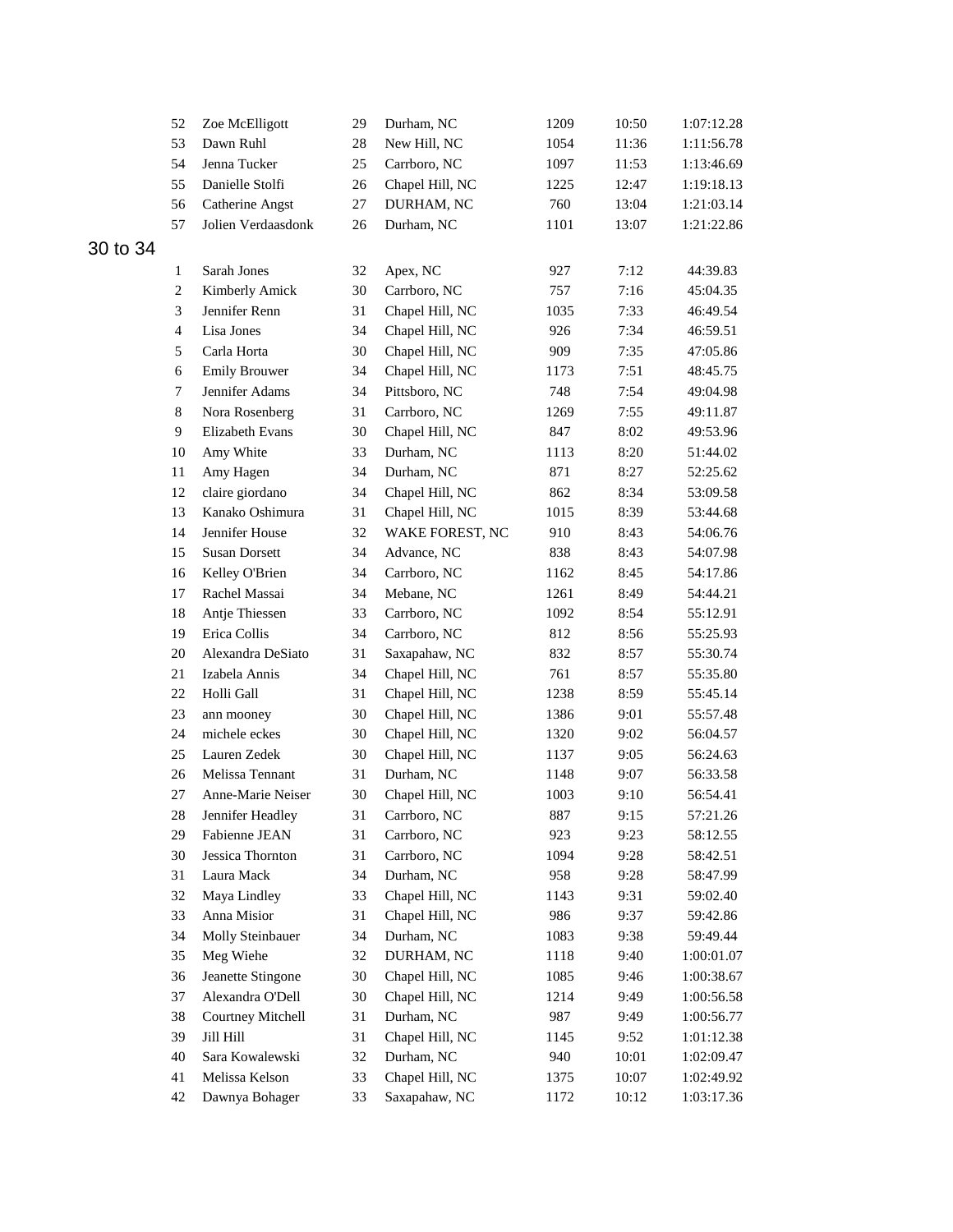|          | 43                       | palma chillon         | 33 | Chapel Hill, NC   | 806  | 10:15 | 1:03:37.12 |
|----------|--------------------------|-----------------------|----|-------------------|------|-------|------------|
|          | 44                       | <b>Jessica Baluss</b> | 33 | Durham, NC        | 771  | 10:17 | 1:03:49.35 |
|          | 45                       | barbara theriot       | 31 | Durham, NC        | 1091 | 10:22 | 1:04:17.34 |
|          | 46                       | Tara Hudson           | 32 | <b>GRAHAM, NC</b> | 913  | 10:26 | 1:04:47.36 |
|          | 47                       | Carmen Huerta-Bapat   | 31 | Chapel Hill, NC   | 914  | 10:34 | 1:05:33.28 |
|          | 48                       | Erin Judson           | 30 | Chapel Hill, NC   | 929  | 10:37 | 1:05:53.16 |
|          | 49                       | Rebekah Perry         | 30 | Durham, NC        | 1021 | 10:39 | 1:06:02.90 |
|          | 50                       | Rachel Meyen          | 33 | Durham, NC        | 981  | 10:39 | 1:06:02.91 |
|          | 51                       | Amy LaSala            | 31 | Durham, NC        | 945  | 10:41 | 1:06:17.84 |
|          | 52                       | Rebecca Wolff         | 31 | Morgan Hill, CA   | 1125 | 11:05 | 1:08:48.71 |
|          | 53                       | Carrie Borst          | 33 | Durham, NC        | 786  | 12:38 | 1:18:24.59 |
|          | 54                       | Marian Lane           | 34 | Durham, NC        | 943  | 12:38 | 1:18:25.69 |
| 35 to 39 |                          |                       |    |                   |      |       |            |
|          | $\mathbf{1}$             | Janne Heinonen        | 35 | Chapel Hill, NC   | 890  | 6:38  | 41:10.48   |
|          | $\overline{2}$           | cassandra mitchell    | 37 | Carrboro, NC      | 1366 | 6:42  | 41:33.11   |
|          | 3                        | Julia Brandon         | 38 | Durham, NC        | 1369 | 6:59  | 43:23.80   |
|          | $\overline{\mathcal{A}}$ | Cary Moody            | 35 | Carrboro, NC      | 989  | 7:16  | 45:08.57   |
|          | 5                        | Sheila Rao-Dayton     | 39 | Carrboro, NC      | 1220 | 7:37  | 47:18.84   |
|          | 6                        | lora charles          | 38 | DURHAM, NC        | 803  | 7:54  | 49:01.28   |
|          | 7                        | Kelly Young           | 35 | Chapel Hill, NC   | 1324 | 8:08  | 50:30.62   |
|          | $\,8\,$                  | Anne Jacobs Kenyon    | 39 | Efland, NC        | 1258 | 8:14  | 51:04.89   |
|          | 9                        | <b>Wendy Sarratt</b>  | 37 | Chapel Hill, NC   | 1060 | 8:14  | 51:05.58   |
|          | 10                       | Tina Clossick         | 39 | Chapel Hill, NC   | 1385 | 8:15  | 51:12.90   |
|          | 11                       | Katie Moulder         | 38 | Hillsborough, NC  | 1262 | 8:24  | 52:11.75   |
|          | 12                       | Jazmin Varela         | 35 | Chapel Hill, NC   | 1332 | 8:41  | 53:56.49   |
|          | 13                       | Shannon Harris        | 36 | Carrboro, NC      | 1193 | 8:43  | 54:04.73   |
|          | 14                       | Ellen Roeber          | 38 | Carrboro, NC      | 1046 | 8:53  | 55:05.11   |
|          | 15                       | April Errickson       | 38 | Chapel Hill, NC   | 845  | 9:06  | 56:29.88   |
|          | 16                       | Jacqui LaCoste        | 36 | Durham, NC        | 942  | 9:11  | 56:57.22   |
|          | 17                       | Jennings Fullwood     | 37 | Durham, NC        | 853  | 9:18  | 57:40.95   |
|          | 18                       | <b>Emily Moseley</b>  | 37 | Chapel Hill, NC   | 995  | 9:21  | 58:03.75   |
|          | 19                       | Kelly McCall          | 35 | Chapel Hill, NC   | 1206 | 9:23  | 58:15.74   |
|          | 20                       | Sara Paisner          | 37 | Chapel Hill, NC   | 1215 | 9:33  | 59:13.51   |
|          | 21                       | Sherene Min           | 38 | Chapel Hill, NC   | 1156 | 9:36  | 59:32.06   |
|          | $22\,$                   | Lynn Zedek            | 38 | Raleigh, NC       | 884  | 9:43  | 1:00:17.21 |
|          | 23                       | Tina Hong-Allaire     | 38 | Cary, NC          | 908  | 9:49  | 1:00:55.03 |
|          | 24                       | Joanne Simon          | 37 | GRAHAM, NC        | 1072 | 9:50  | 1:00:59.84 |
|          | 25                       | <b>Tracy Bissette</b> | 37 | Durham, NC        | 777  | 9:53  | 1:01:22.44 |
|          | 26                       | Amy Reeves            | 37 | Chapel Hill, NC   | 1033 | 10:02 | 1:02:13.89 |
|          | 27                       | Kim Rogers            | 39 | Carrboro, NC      | 1047 | 10:04 | 1:02:25.59 |
|          | 28                       | Asli Serlo            | 37 | Chapel Hill, NC   | 1066 | 10:08 | 1:02:50.81 |
|          | 29                       | Vicky Garcia          | 37 | Durham, NC        | 856  | 10:08 | 1:02:55.50 |
|          | 30                       | Michelle Engle        | 38 | Chapel Hill, NC   | 844  | 10:09 | 1:02:57.35 |
|          | 31                       | Jenifer Wiggins       | 36 | Chapel Hill, NC   | 1119 | 10:09 | 1:02:57.70 |
|          | 32                       | krista reddington     | 36 | Hillsborough, NC  | 1032 | 10:09 | 1:02:58.11 |
|          | 33                       | Patricia Prinzo       | 38 | Hillsborough, NC  | 1218 | 10:14 | 1:03:28.10 |
|          | 34                       | Sarah Tiani           | 36 | Hillsborough, NC  | 1228 | 10:14 | 1:03:29.15 |
|          | 35                       | heather scheffler     | 39 | Pittsboro, NC     | 1275 | 10:18 | 1:03:52.44 |
|          | 36                       | diane dorney          | 35 | Carrboro, NC      | 1339 | 10:24 | 1:04:33.24 |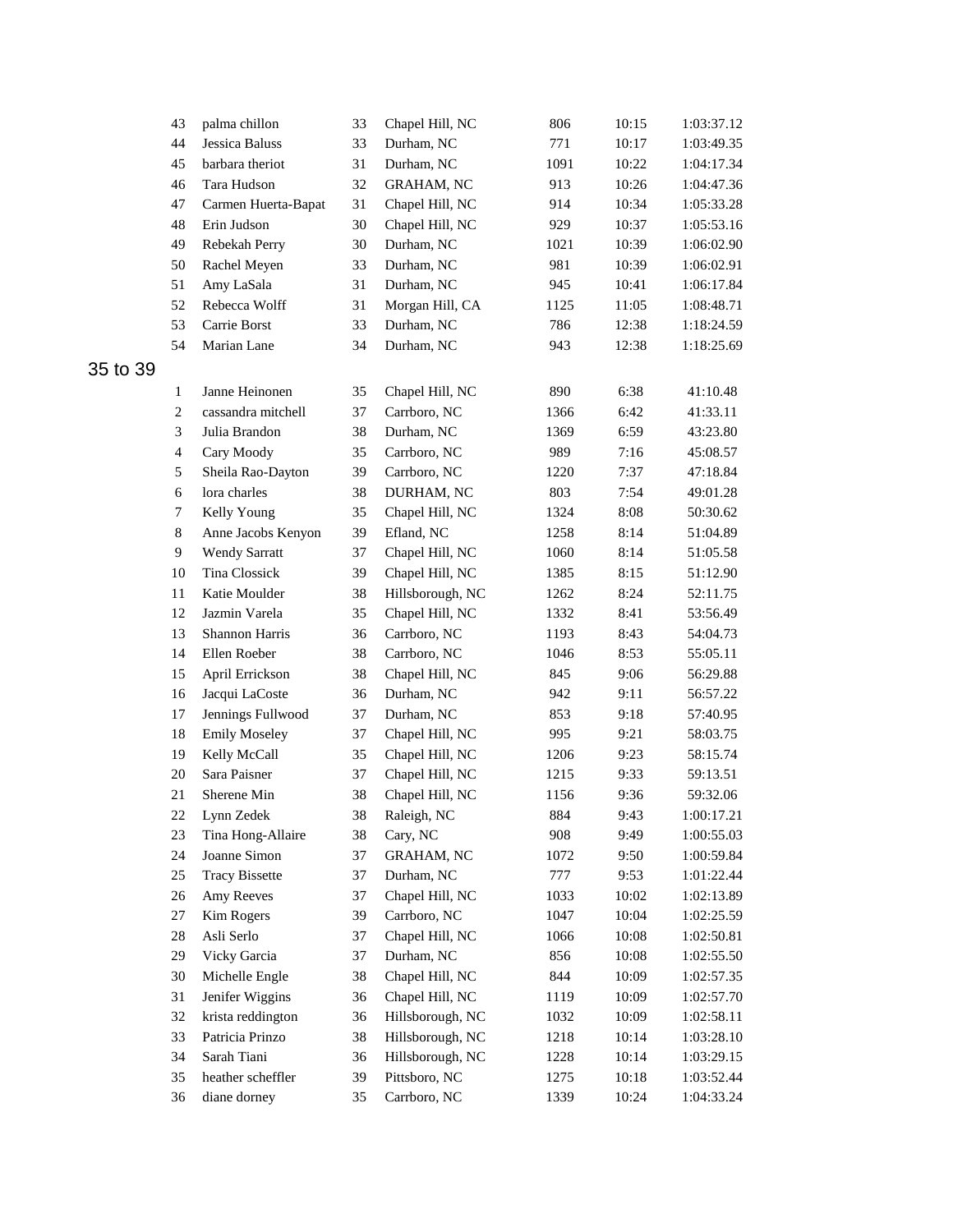|          | 37             | <b>LISA TAYLOR</b>     | 35 | Efland, NC       | 1090 | 10:29 | 1:05:01.05 |
|----------|----------------|------------------------|----|------------------|------|-------|------------|
|          | 38             | Aimee Zaas             | 38 | Chapel Hill, NC  | 1234 | 10:40 | 1:06:14.51 |
|          | 39             | <b>Bridget Hillyer</b> | 36 | Chapel Hill, NC  | 897  | 10:58 | 1:08:03.82 |
|          | 40             | chrissy stanley        | 37 | Carrboro, NC     | 1323 | 11:00 | 1:08:12.24 |
|          | 41             | kelly butler           | 38 | Pittsboro, NC    | 1276 | 11:00 | 1:08:13.69 |
|          | 42             | <b>Emily Almasy</b>    | 38 | Raleigh, NC      | 753  | 11:00 | 1:08:14.41 |
|          | 43             | Julie Novak            | 37 | Chapel Hill, NC  | 1264 | 11:13 | 1:09:38.41 |
|          | 44             | Rebecca Halvorson      | 35 | Chapel Hill, NC  | 873  | 11:14 | 1:09:39.36 |
|          | 45             | elizabeth hodgson      | 37 | Durham, NC       | 1195 | 11:23 | 1:10:37.23 |
|          | 46             | Kate Mauldin           | 35 | Durham, NC       | 967  | 11:23 | 1:10:38.80 |
|          | 47             | Melissa Kerr           | 35 | Chapel Hill, NC  | 1290 | 11:50 | 1:13:24.74 |
|          | 48             | Julia Wertley-Rotenber | 39 | Chapel Hill, NC  | 1308 | 12:06 | 1:15:07.74 |
|          | 49             | Cyndi Hartmann         | 38 | Durham, NC       | 882  | 12:25 | 1:17:03.37 |
|          | 50             | Rachel Welch           | 36 | Carrboro, NC     | 1109 | 12:29 | 1:17:28.31 |
| 40 to 44 |                |                        |    |                  |      |       |            |
|          | $\mathbf{1}$   | Kim Certain            | 42 | Chapel Hill, NC  | 1241 | 6:35  | 40:52.18   |
|          | $\overline{c}$ | Ilona Jaspers          | 41 | Carrboro, NC     | 922  | 7:15  | 45:03.89   |
|          | 3              | Liz Gualtiere-Reed     | 42 | Chapel Hill, NC  | 1287 | 7:46  | 48:14.28   |
|          | $\overline{4}$ | Anne Clark             | 44 | Chapel Hill, NC  | 807  | 7:59  | 49:35.06   |
|          | 5              | Hannah Hannan          | 44 | Chapel Hill, NC  | 1256 | 8:04  | 50:02.97   |
|          | $\sqrt{6}$     | Maria Cross            | 40 | Chapel Hill, NC  | 818  | 8:06  | 50:15.27   |
|          | $\tau$         | Deb Reisinger          | 41 | Chapel Hill, NC  | 1034 | 8:13  | 50:59.42   |
|          | $8\,$          | natalie ames           | 42 | Chapel Hill, NC  | 756  | 8:15  | 51:11.00   |
|          | 9              | Jennifer Bachman       | 44 | Bahama, NC       | 766  | 8:15  | 51:14.51   |
|          | 10             | <b>Tracy Eldred</b>    | 40 | Carrboro, NC     | 840  | 8:19  | 51:34.19   |
|          | 11             | Dawna Hawley           | 40 | Chapel Hill, NC  | 886  | 8:21  | 51:50.15   |
|          | 12             | Lizabeth Alzona        | 44 | Chapel Hill, NC  | 1165 | 8:23  | 52:02.39   |
|          | 13             | Lisa McGlinn           | 41 | Chapel Hill, NC  | 976  | 8:25  | 52:17.85   |
|          | 14             | Valerie Copeland       | 42 | Cary, NC         | 1181 | 8:26  | 52:18.43   |
|          | 15             | Julie Keane            | 41 | Chapel Hill, NC  | 1282 | 8:30  | 52:44.51   |
|          | 16             | Desiree Murray         | 42 | Chapel Hill, NC  | 1213 | 8:44  | 54:14.83   |
|          | 17             | dana gooden            | 44 | Hillsborough, NC | 864  | 8:50  | 54:48.63   |
|          | 18             | Kristine Castellano    | 41 | Chapel Hill, NC  | 799  | 8:52  | 55:04.48   |
|          | 19             | <b>Tracy Link</b>      | 41 | Carrboro, NC     | 1341 | 8:53  | 55:07.63   |
|          | 20             | Anne Stephens          | 40 | Chapel Hill, NC  | 1084 | 8:58  | 55:36.01   |
|          | 21             | Sue Holaday            | 42 | Leesburg, NC     | 903  | 9:13  | 57:14.27   |
|          | 22             | Elizabeth Towe         | 44 | Carrboro, NC     | 1368 | 9:15  | 57:24.66   |
|          | 23             | Samantha Meltzer-Brod  | 42 | Chapel Hill, NC  | 977  | 9:21  | 58:04.41   |
|          | 24             | Perri Kersh            | 40 | Chapel Hill, NC  | 935  | 9:25  | 58:27.40   |
|          | 25             | Mary Mouw              | 42 | Chapel Hill, NC  | 996  | 9:27  | 58:37.69   |
|          | 26             | Molly Berkoff          | 40 | Chapel Hill, NC  | 1249 | 9:29  | 58:52.23   |
|          | 27             | carolyn watterson      | 43 | Pittsboro, NC    | 1358 | 9:36  | 59:32.01   |
|          | 28             | Elizabeth McClure      | 42 | Chapel Hill, NC  | 971  | 9:42  | 1:00:10.37 |
|          | 29             | Jeness Campbell        | 40 | Durham, NC       | 796  | 9:55  | 1:01:31.61 |
|          | 30             | nicole amundsen        | 43 | Chapel Hill, NC  | 1333 | 10:05 | 1:02:34.28 |
|          | 31             | Lynne McGibbon         | 44 | Carrboro, NC     | 974  | 10:08 | 1:02:50.93 |
|          | 32             | <b>Tammy Rice</b>      | 44 | Mebane, NC       | 1038 | 10:15 | 1:03:37.60 |
|          | 33             | Lou Bray               | 40 | Durham, NC       | 789  | 10:20 | 1:04:09.34 |
|          | 34             | Juliellen Simpson0Vos  | 40 | Durham, NC       | 1271 | 10:24 | 1:04:29.05 |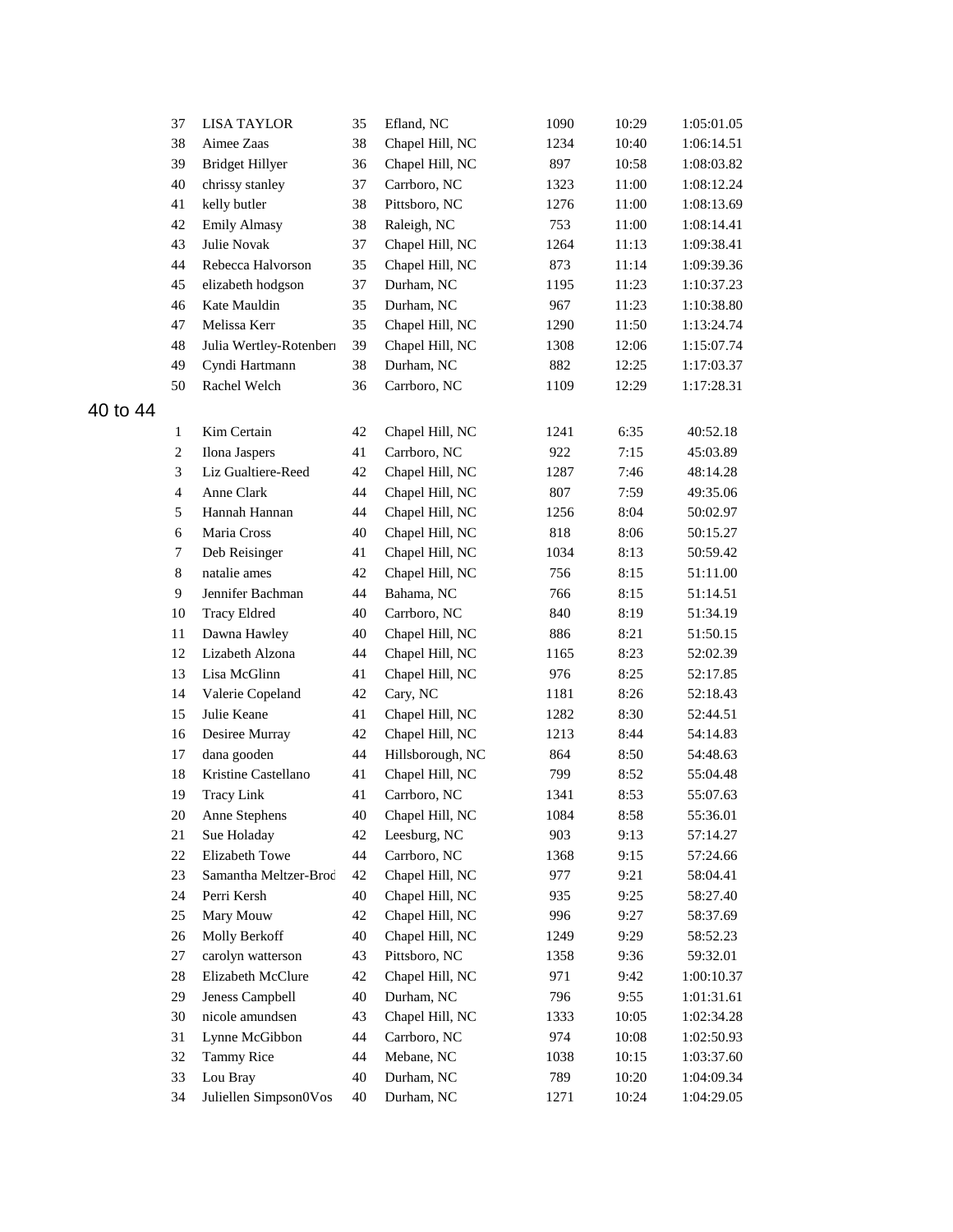|          | 35             | Kathi Gillaspy        | 40 | Raleigh, NC      | 860  | 10:24 | 1:04:29.14 |
|----------|----------------|-----------------------|----|------------------|------|-------|------------|
|          | 36             | Priscilla Mills       | 42 | Durham, NC       | 1331 | 10:25 | 1:04:36.81 |
|          | 37             | Betsy Zaragoza        | 40 | Chapel Hill, NC  | 1296 | 10:31 | 1:05:13.63 |
|          | 38             | Evey Wooten           | 41 | Durham, NC       | 1129 | 10:41 | 1:06:20.15 |
|          | 39             | Marty Weems           | 43 | Durham, NC       | 1108 | 10:43 | 1:06:28.65 |
|          | 40             | Elizabeth Worley      | 44 | RALEIGH, NC      | 1130 | 10:54 | 1:07:40.38 |
|          | 41             | Meredith Morovati     | 41 | Carrboro, NC     | 993  | 11:08 | 1:09:06.49 |
|          | 42             | Christelle Douillet   | 42 | Chapel Hill, NC  | 1187 | 11:09 | 1:09:08.07 |
|          | 43             | Calyx Meredith Harris | 42 | Chapel Hill, NC  | 878  | 11:11 | 1:09:25.27 |
|          | 44             | Donna Dodson          | 41 | Chapel Hill, NC  | 835  | 11:11 | 1:09:25.49 |
|          | 45             | emily boynton         | 44 | Pittsboro, NC    | 787  | 11:33 | 1:11:37.42 |
|          | 46             | Virginia Campos       | 43 | Chapel Hill, NC  | 1177 | 12:07 | 1:15:10.31 |
|          | 47             | serena paddock        | 42 | Durham, NC       | 1142 | 14:51 | 1:32:09.65 |
| 45 to 49 |                |                       |    |                  |      |       |            |
|          | $\mathbf{1}$   | Kathy Matera          | 47 | Chapel Hill, NC  | 963  | 7:14  | 44:56.22   |
|          | $\overline{c}$ | Kari Wilkinson        | 49 | Mebane, NC       | 1152 | 7:33  | 46:49.53   |
|          | 3              | <b>Molly Dempsey</b>  | 49 | Chapel Hill, NC  | 831  | 7:37  | 47:16.68   |
|          | $\overline{4}$ | Christianna Williams  | 46 | Chapel Hill, NC  | 1122 | 7:41  | 47:39.82   |
|          | 5              | Susan Chesser         | 47 | Durham, NC       | 804  | 7:55  | 49:06.05   |
|          | 6              | Jaye Meyer            | 49 | Chapel Hill, NC  | 1210 | 8:10  | 50:42.44   |
|          | $\tau$         | Holly Holland         | 48 | Chapel Hill, NC  | 904  | 8:13  | 51:01.29   |
|          | $\,8\,$        | Cynthia Weeks         | 46 | Carrboro, NC     | 1106 | 8:32  | 52:57.98   |
|          | 9              | Mary Ollila           | 45 | Chapel Hill, NC  | 1013 | 8:39  | 53:41.00   |
|          | 10             | Susannah Southern     | 45 | Chapel Hill, NC  | 1272 | 8:51  | 54:53.68   |
|          | 11             | Kimberly Kylstra      | 48 | Chapel Hill, NC  | 1328 | 9:02  | 56:01.72   |
|          | 12             | Katrina Hemmerdinger  | 45 | Mebane, NC       | 891  | 9:04  | 56:14.76   |
|          | 13             | Melissa Lutz          | 46 | Chapel Hill, NC  | 957  | 9:37  | 59:42.53   |
|          | 14             | Kimberlie Burns       | 49 | Carrboro, NC     | 1174 | 9:38  | 59:44.63   |
|          | 15             | Lori Cutts            | 47 | DURHAM, NC       | 822  | 9:38  | 59:48.40   |
|          | 16             | Debra Fields          | 47 | Hillsborough, NC | 850  | 9:39  | 59:51.46   |
|          | 17             | Bobbi Crummett        | 49 | Chapel Hill, NC  | 1253 | 9:43  | 1:00:20.77 |
|          | 18             | Toni Massa            | 49 | Pittsboro, NC    | 1260 | 9:54  | 1:01:27.84 |
|          | 19             | <b>Tammy Price</b>    | 47 | Durham, NC       | 1031 | 9:54  | 1:01:29.86 |
|          | 20             | Susan Grubbs          | 45 | DURHAM, NC       | 868  | 10:15 | 1:03:35.13 |
|          | 21             | Maureen Cunningham    | 47 | Hillsborough, NC | 820  | 10:18 | 1:03:53.50 |
|          | 22             | Sharon Murray         | 47 | Chapel Hill, NC  | 1000 | 10:23 | 1:04:26.84 |
|          | 23             | ALEXANDRA GARCI       | 47 | Durham, NC       | 1151 | 10:31 | 1:05:16.06 |
|          | 24             | <b>Cathy Howes</b>    | 48 | Chapel Hill, NC  | 912  | 10:37 | 1:05:53.89 |
|          | 25             | mia xavier            | 45 | Chapel Hill, NC  | 1132 | 10:38 | 1:05:56.95 |
|          | 26             | <b>Allison Ross</b>   | 48 | Chapel Hill, NC  | 1052 | 10:41 | 1:06:18.41 |
|          | 27             | <b>Susan Glowacz</b>  | 45 | Durham, NC       | 863  | 11:12 | 1:09:29.65 |
|          | 28             | Susan Lawrence        | 49 | Chapel Hill, NC  | 946  | 11:50 | 1:13:27.26 |
|          | 29             | Victoria Hessling     | 46 | Greensboro, NC   | 895  | 12:35 | 1:18:03.99 |
|          | 30             | Mary Buonfiglio       | 49 | Chapel Hill, NC  | 793  | 12:44 | 1:19:01.65 |
| 50 to 54 |                |                       |    |                  |      |       |            |
|          | $\mathbf{1}$   | Rietta Couper         | 51 | Chapel Hill, NC  | 1140 | 6:49  | 42:20.51   |
|          | 2              | Dana Lebo             | 50 | Chapel Hill, NC  | 947  | 7:27  | 46:14.88   |
|          | 3              | Vivian Li             | 53 | Durham, NC       | 1160 | 8:25  | 52:17.44   |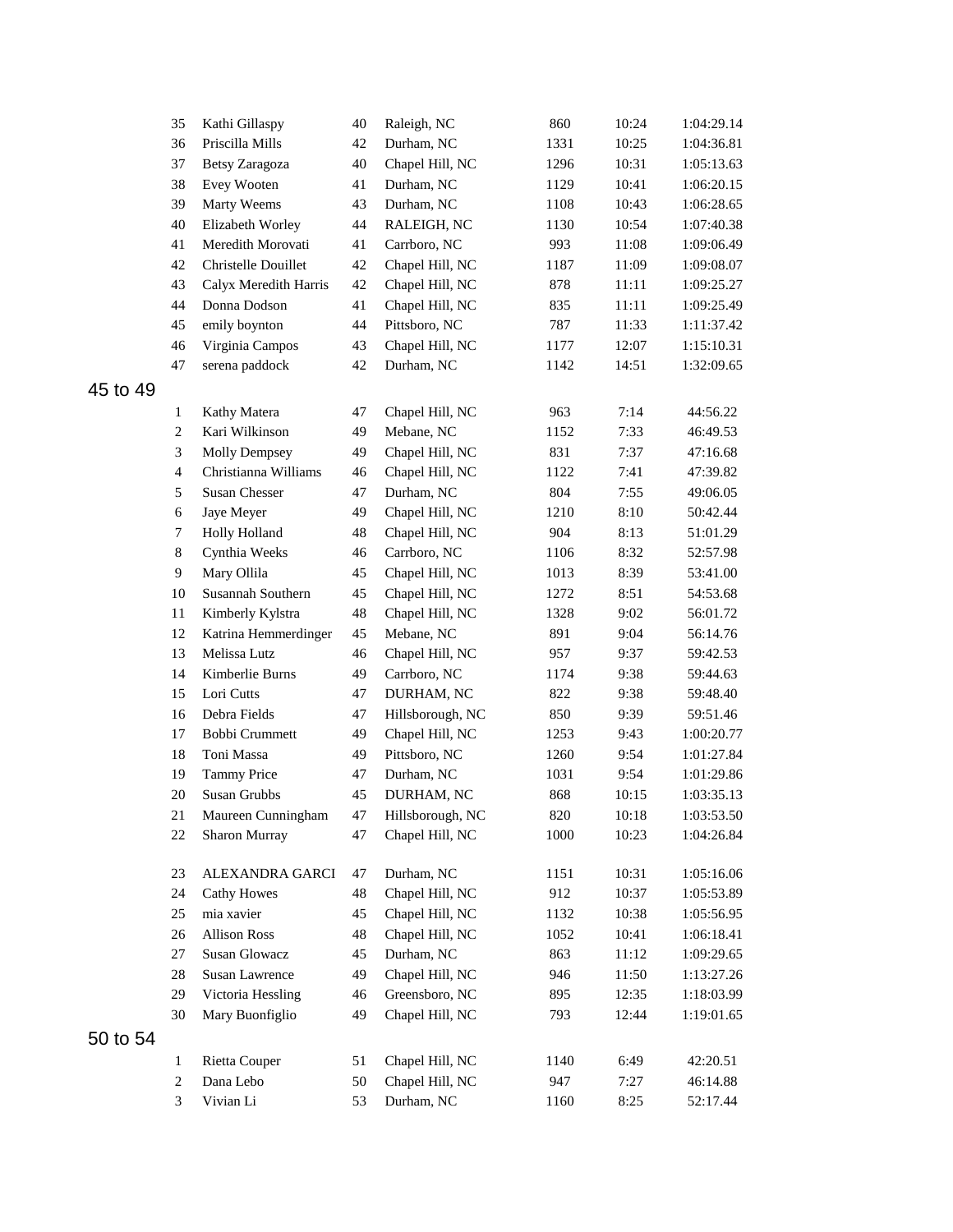|          | $\overline{4}$    | Julie Kimbell                            | 50       | Chapel Hill, NC               | 936         | 9:18           | 57:43.33                 |
|----------|-------------------|------------------------------------------|----------|-------------------------------|-------------|----------------|--------------------------|
|          | 5                 | Mary Yehl                                | 51       | <b>BURLINGTON, NC</b>         | 1134        | 9:20           | 57:53.24                 |
|          | 6                 | Jeanne Noe                               | 50       | Chapel Hill, NC               | 1005        | 9:26           | 58:33.12                 |
|          | 7                 | Diane Rothwell                           | 51       | Chapel Hill, NC               | 1053        | 9:35           | 59:26.54                 |
|          | $\,8\,$           | <b>Susan Shaffer</b>                     | 51       | Chapel Hill, NC               | 1068        | 9:36           | 59:37.76                 |
|          | 9                 | debi cheek                               | 50       | Durham, NC                    | 1351        | 9:47           | 1:00:45.53               |
|          | 10                | Susan Blackwell                          | 50       | DURHAM, NC                    | 780         | 10:06          | 1:02:43.96               |
|          | 11                | <b>Tracy Parham</b>                      | 50       | Chapel Hill, NC               | 1018        | 10:26          | 1:04:47.00               |
|          | 12                | Janet Archer                             | 50       | Chapel Hill, NC               | 763         | 11:01          | 1:08:20.58               |
|          | 13                | Nana Morelli                             | 52       | Chapel Hill, NC               | 991         | 11:08          | 1:09:06.91               |
|          | 14                | Kim Dawson                               | 52       | Carrboro, NC                  | 827         | 12:08          | 1:15:15.27               |
|          | 15                | Deborah Huynh                            | 52       | Mebane, NC                    | 918         | 12:39          | 1:18:27.50               |
|          | 16                | Lorrie Muldowney                         | 54       | Sarasota, FL                  | 998         | 12:47          | 1:19:20.51               |
|          | 17                | Elaine Yeh                               | 53       | Chapel Hill, NC               | 1133        | 13:07          | 1:21:22.90               |
|          | 18                | Susan Hoerger                            | 50       | Chapel Hill, NC               | 899         | 15:52          | 1:38:27.57               |
| 55 to 59 |                   |                                          |          |                               |             |                |                          |
|          | $\mathbf{1}$      | Holly Christian                          | 59       | Chapel Hill, NC               | 1317        | 7:57           | 49:22.09                 |
|          | $\overline{c}$    | Linda Reed                               | 55       | Chapel Hill, NC               | 1221        | 8:21           | 51:49.19                 |
|          | 3                 | Diana Knechtel                           | 58       | Chapel Hill, NC               | 1259        | 9:08           | 56:43.91                 |
|          | $\overline{4}$    | Joan Boone                               | 57       | Efland, NC                    | 785         | 9:38           | 59:44.95                 |
|          | 5                 | Liz Henderson                            | 55       | Durham, NC                    | 1194        | 10:03          | 1:02:24.56               |
|          | 6                 | Nancy Lane                               | 59       | Chapel Hill, NC               | 944         | 10:07          | 1:02:46.63               |
|          | $\tau$<br>$\,8\,$ | <b>Tracey West</b><br><b>Beth Briere</b> | 57<br>59 | Chapel Hill, NC<br>Durham, NC | 1111<br>790 | 11:09          | 1:09:12.94               |
|          | 9                 | Deborah McGill                           |          | Durham, NC                    |             | 11:23          | 1:10:36.74               |
|          | 10                | linda mccluskey                          | 58<br>57 | Chapel Hill, NC               | 975<br>972  | 12:03<br>12:05 | 1:14:44.51<br>1:14:59.75 |
|          | 11                | Maureen Marshall                         | 56       | Smyrna, GA                    | 962         | 15:54          | 1:38:39.66               |
| 60 to 64 |                   |                                          |          |                               |             |                |                          |
|          | $\mathbf{1}$      | Judith Swasey                            | 62       | Chapel Hill, NC               | 1226        | 8:29           | 52:41.61                 |
|          | 2                 | Sheelagh Anderson                        | 63       | Chapel Hill, NC               | 759         | 9:16           | 57:32.21                 |
|          | $\mathfrak{Z}$    | Julia Cupitt                             | 62       | DURHAM, NC                    | 1361        | 10:12          | 1:03:19.34               |
|          | $\overline{4}$    | Lynn Ferguson                            | 64       | Pittsboro, NC                 | 849         | 11:49          | 1:13:20.22               |
|          | 5                 | Sylvia Black                             | 63       | Chapel Hill, NC               | 778         | 15:52          | 1:38:26.58               |
| 5 to 9   |                   |                                          |          |                               |             |                |                          |
|          | 1                 | Jake Zaas                                | 7        | Chapel Hill, NC               | 1235        | 10:40          | 1:06:14.26               |
|          | 2                 | hayden simpson                           | 8        | Garner, NC                    | 1295        | 10:50          | 1:07:11.29               |
| 10 to 14 |                   |                                          |          |                               |             |                |                          |
|          | $\mathbf{1}$      | nathaniel michael                        | 14       | Chapel Hill, NC               | 1354        | 7:21           | 45:40.02                 |
|          | $\overline{c}$    | Eli Rose                                 | 12       | Chapel Hill, NC               | 1048        | 7:30           | 46:35.86                 |
|          | 3                 | Riley Gualtieri-Reed                     | 13       | Chapel Hill, NC               | 1288        | 7:45           | 48:09.02                 |
|          | 4                 | joey carlstein                           | 14       | Chapel Hill, NC               | 1279        | 8:31           | 52:54.34                 |
|          |                   |                                          |          |                               |             |                |                          |
| 15 to 19 |                   |                                          |          |                               |             |                |                          |
|          | $\mathbf{1}$      | <b>Morgan Carstens</b>                   | 18       | Raleigh, NC                   | 798         | 6:46           | 41:59.65                 |
|          | 2                 | Norman Archer                            | 15       | Chapel Hill, NC               | 764         | 6:58           | 43:13.07                 |
|          | 3                 | Keegan Huynh                             | 16       | Mebane, NC                    | 920         | 8:37           | 53:28.01                 |
| 20 to 24 |                   |                                          |          |                               |             |                |                          |
|          | $\mathbf{1}$      | <b>Brock Baker</b>                       | 23       | Chapel Hill, NC               | 767         | 5:00           | 31:01.78                 |
|          | $\overline{c}$    | David Roche                              | 22       | Durham, NC                    | 1268        | 5:15           | 32:36.00                 |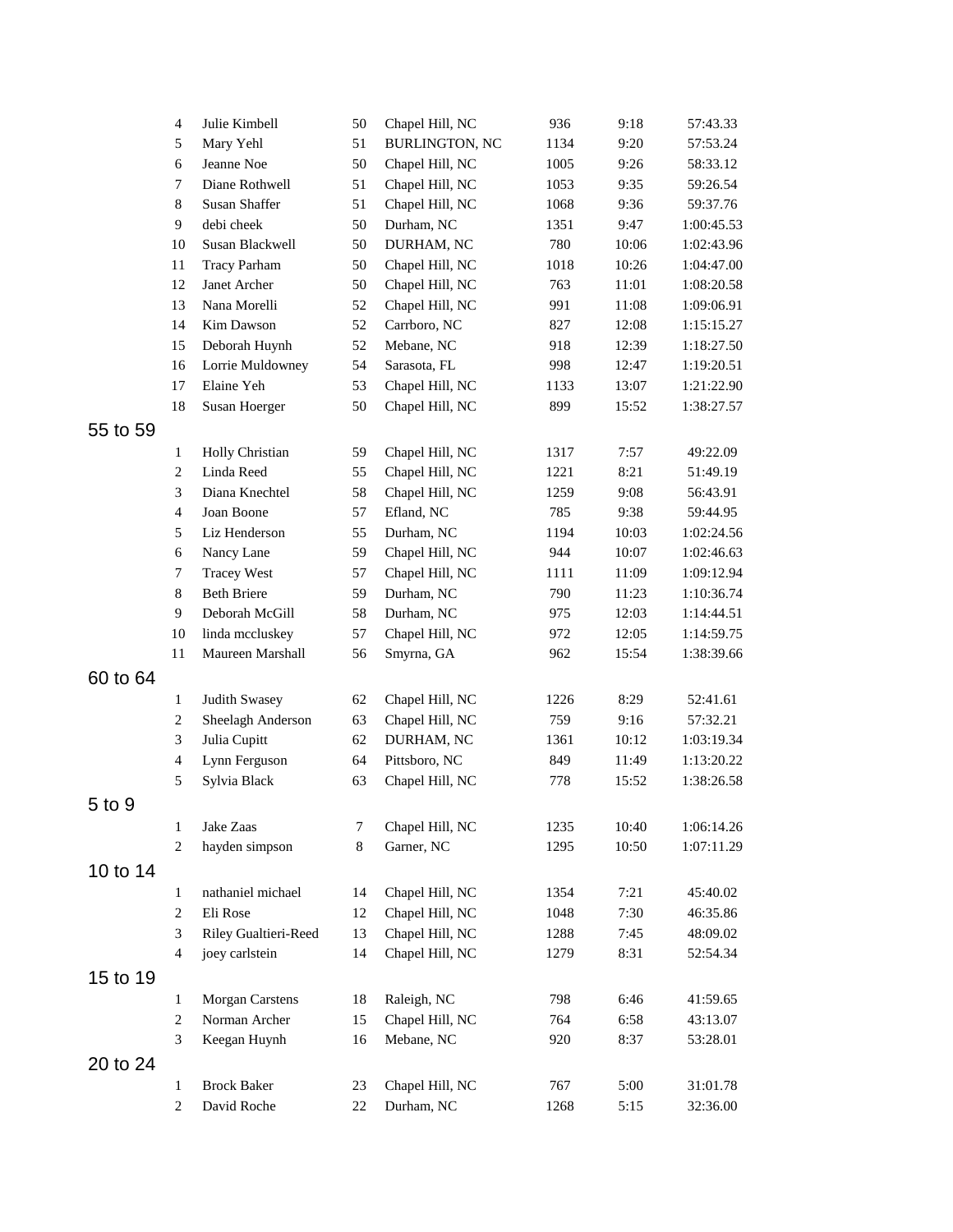|          | 3              | Kaleb Keyserling      | 23     | Chapel Hill, NC         | 1318 | 5:20  | 33:09.69   |
|----------|----------------|-----------------------|--------|-------------------------|------|-------|------------|
|          | $\overline{4}$ | Nick Krouse           | 22     | U of North Carolina, NO | 1245 | 5:37  | 34:55.16   |
|          | 5              | thomas revelle        | 24     | Chapel Hill, NC         | 1347 | 6:35  | 40:52.35   |
|          | 6              | William Lewis         | 23     | Chapel Hill, NC         | 951  | 6:54  | 42:48.58   |
|          | $\tau$         | Ignacio Cerdena       | 21     | Chapel Hill, NC         | 801  | 7:13  | 44:50.22   |
|          | 8              | Benjamin Ritchie      | 23     | Chapel Hill, NC         | 1042 | 7:28  | 46:18.64   |
|          | 9              | john hammersticks     | 23     | Chapel Hill, NC         | 1364 | 7:36  | 47:11.23   |
|          | 10             | Adam Versprille       | 22     | Chapel Hill, NC         | 1102 | 7:38  | 47:23.59   |
|          | 11             | Scott Espenschied     | 23     | Durham, NC              | 846  | 7:55  | 49:10.49   |
|          | 12             | Hunter Holloway       | 21     | Chapel Hill, NC         | 906  | 8:02  | 49:52.23   |
|          | 13             | Pasha Whitmire        | 20     | Raleigh, NC             | 1233 | 8:07  | 50:25.93   |
|          | 14             | robert ziechmann      | 23     | Raleigh, NC             | 1236 | 8:19  | 51:37.60   |
|          | 15             | Kenton Woodard        | 24     | Chapel Hill, NC         | 1127 | 8:30  | 52:44.13   |
|          | 16             | Alex Ho               | 23     | DURHAM, NC              | 898  | 9:37  | 59:43.27   |
|          | 17             | <b>Brock Blanks</b>   | $21\,$ | Chapel Hill, NC         | 1170 | 9:39  | 59:55.04   |
|          | 18             | dan mcCluskey         | 21     | Chapel Hill, NC         | 1377 | 9:47  | 1:00:44.61 |
|          | 19             | Timothy Fields Jr.    | 22     | Durham, NC              | 1191 | 9:57  | 1:01:46.99 |
| 25 to 29 |                |                       |        |                         |      |       |            |
|          | 1              | Alex Varner           | 25     | Carrboro, NC            | 1100 | 5:10  | 32:05.00   |
|          | $\overline{c}$ | Matthew Seidel        | 29     | DURHAM, NC              | 1064 | 5:57  | 36:55.00   |
|          | 3              | John Tumbleston       | 26     | Carrboro, NC            | 1231 | 6:12  | 38:29.79   |
|          | $\overline{4}$ | will revels           | $28\,$ | Raleigh, NC             | 1037 | 6:30  | 40:22.57   |
|          | 5              | chris hume            | 29     | Fayetteville, NC        | 1352 | 6:39  | 41:18.76   |
|          | 6              | David Galloway        | 26     | Chapel Hill, NC         | 855  | 6:43  | 41:42.56   |
|          | $\tau$         | <b>Scott Houck</b>    | 25     | Chapel Hill, NC         | 1335 | 7:00  | 43:28.18   |
|          | 8              | David Chu             | 28     | Durham, NC              | 1180 | 7:11  | 44:34.05   |
|          | 9              | D.J. Perkins          | 25     | Chapel Hill, NC         | 1344 | 7:28  | 46:20.64   |
|          | 10             | <b>MAX SMOLENS</b>    | 29     | Carrboro, NC            | 1081 | 7:34  | 47:00.35   |
|          | 11             | Matthew Kelm          | 29     | Carrboro, NC            | 933  | 7:40  | 47:35.11   |
|          | 12             | Geoffrey Markowitz    | 25     | Durham, NC              | 961  | 7:42  | 47:46.40   |
|          | 13             | Patrick Tompkins      | 25     | Chapel Hill, NC         | 1229 | 7:51  | 48:46.40   |
|          | 14             | David Staley          | 26     | Hillsborough, NC        | 1244 | 8:18  | 51:33.17   |
|          | 15             | <b>Joakim Bring</b>   | 28     | Cary, NC                | 791  | 8:27  | 52:26.26   |
|          | 16             | Richard Hardy         | 29     | Carrboro, NC            | 874  | 8:27  | 52:27.35   |
|          | 17             | DAVID TILTON          | 27     | Garner, NC              | 1096 | 8:27  | 52:27.45   |
|          | 18             | pierre georgel        | 28     | Carrboro, NC            | 1286 | 8:41  | 53:51.05   |
|          | 19             | <b>Brian Adams</b>    | 27     | Mebane, NC              | 1149 | 8:42  | 54:01.22   |
|          | 20             | Jim Kelly             | 25     | Chapel Hill, NC         | 932  | 9:01  | 55:57.48   |
|          | 21             | michael mckay         | 28     | Chapel Hill, NC         | 1338 | 9:05  | 56:21.47   |
|          | 22             | thomas locke          | 28     | DURHAM, NC              | 1305 | 9:07  | 56:37.07   |
|          | 23             | Matthew Freeman       | 29     | Durham, NC              | 852  | 9:09  | 56:44.77   |
|          | 24             | Julian Haase          | 29     | Chapel Hill, NC         | 870  | 9:20  | 57:55.17   |
|          | 25             | Dan Tyler             | 29     | Durham, NC              | 1098 | 9:28  | 58:47.60   |
|          | 26             | Matt Hasbrouck        | 28     | Chapel Hill, NC         | 883  | 9:48  | 1:00:49.35 |
|          | 27             | Kristofer Chang       | 29     | Raleigh, NC             | 802  | 9:53  | 1:01:22.05 |
|          | 28             | Ernesto Perez Chanona | 25     | Chapel Hill, NC         | 1020 | 10:07 | 1:02:46.93 |
|          | 29             | Michael Murray        | 25     | Chapel Hill, NC         | 1300 | 10:22 | 1:04:20.67 |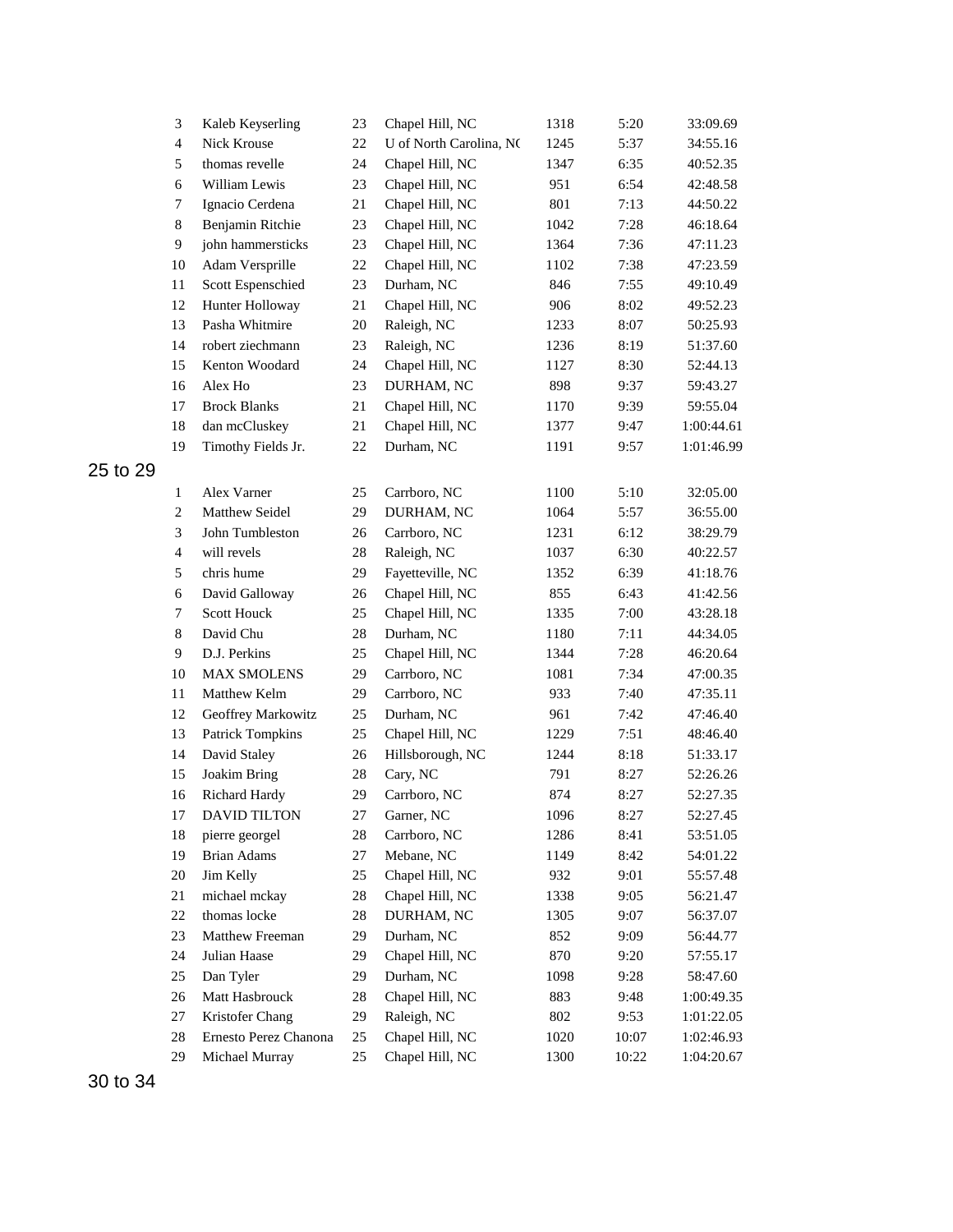| 1                       | german rivero carmona  | 34 | Chapel Hill, NC   | 1316 | 5:50  | 36:16.10   |
|-------------------------|------------------------|----|-------------------|------|-------|------------|
| $\overline{c}$          | Joshua Cohen           | 34 | Pittsboro, NC     | 810  | 6:32  | 40:31.35   |
| $\mathfrak{Z}$          | John House             | 34 | WAKE FOREST, NC   | 911  | 6:34  | 40:49.43   |
| $\overline{\mathbf{4}}$ | james leo              | 34 | Chapel Hill, NC   | 1327 | 6:44  | 41:48.14   |
| 5                       | trevor thompson        | 34 | Durham, NC        | 1367 | 6:49  | 42:16.51   |
| 6                       | <b>Brian Diaz</b>      | 34 | Durham, NC        | 1186 | 6:50  | 42:25.22   |
| 7                       | <b>Charles Akers</b>   | 31 | Raleigh, NC       | 749  | 6:55  | 42:57.09   |
| $\,8\,$                 | <b>Bob Geil</b>        | 33 | Chapel Hill, NC   | 857  | 7:05  | 43:58.07   |
| 9                       | Randy Nonneman         | 32 | Chapel Hill, NC   | 1008 | 7:17  | 45:14.63   |
| 10                      | Michael Wolff          | 30 | DURHAM, NC        | 1124 | 7:20  | 45:30.59   |
| $11\,$                  | Joey Pointer           | 32 | Chapel Hill, NC   | 1359 | 7:29  | 46:28.59   |
| 12                      | Anthony Markham        | 33 | Sanford, NC       | 1141 | 7:30  | 46:33.12   |
| 13                      | kevin walters          | 31 | Hillsborough, NC  | 1322 | 7:34  | 46:56.81   |
| 14                      | Jason Valentine        | 32 | Durham, NC        | 1099 | 7:41  | 47:41.16   |
| 15                      | <b>Timothy Young</b>   | 34 | Durham, NC        | 1135 | 7:42  | 47:48.70   |
| 16                      | David Robertson        | 34 | Reidsville, NC    | 1222 | 7:42  | 47:49.66   |
| 17                      | chad flickinger        | 31 | Durham, NC        | 1299 | 7:50  | 48:35.02   |
| 18                      | Harper Gordek          | 33 | Durham, NC        | 866  | 7:52  | 48:49.20   |
| 19                      | Victor Holland         | 33 | Mebane, NC        | 905  | 7:57  | 49:18.64   |
| 20                      | Adam White             | 34 | Durham, NC        | 1112 | 8:06  | 50:17.58   |
| 21                      | jose ruiz martinez     | 34 | Chapel Hill, NC   | 1055 | 8:08  | 50:26.79   |
| 22                      | caleb baker            | 34 | Mebane, NC        | 1167 | 8:22  | 51:53.83   |
| 23                      | Jason Crockett         | 34 | DURHAM, NC        | 1184 | 8:27  | 52:26.39   |
| 24                      | Steven Kerick          | 30 | Cary, NC          | 934  | 8:38  | 53:33.59   |
| 25                      | <b>Richard Ramey</b>   | 32 | Carrboro, NC      | 1219 | 8:40  | 53:47.09   |
| 26                      | Martin Abelsson        | 30 | Cary, NC          | 747  | 8:47  | 54:30.61   |
| 27                      | mickey kavavsky        | 34 | DURHAM, NC        | 1363 | 8:48  | 54:35.14   |
| 28                      | Stephan JEAN           | 32 | Carrboro, NC      | 924  | 8:49  | 54:40.86   |
| 29                      | <b>Brandon Montana</b> | 30 | Chapel Hill, NC   | 988  | 8:53  | 55:07.84   |
| 30                      | Rishi Syal             | 34 | Chapel Hill, NC   | 1379 | 8:58  | 55:39.93   |
| 31                      | David Matthews         | 34 | Carrboro, NC      | 965  | 9:02  | 56:03.31   |
| 32                      | Ben Woodward           | 33 | Raleigh, NC       | 1128 | 9:10  | 56:51.16   |
| 33                      | Kevin Wiehe            | 31 | DURHAM, NC        | 1117 | 9:12  | 57:03.58   |
| 34                      | Delvecchio Faison      | 33 | Durham, NC        | 848  | 9:28  | 58:46.07   |
| 35                      | Rosecrans Baldwin      | 33 | Chapel Hill, NC   | 768  | 9:37  | 59:38.38   |
| 36                      | <b>Eddie Clifton</b>   | 31 | Raleigh, NC       | 809  | 9:45  | 1:00:29.23 |
| 37                      | <b>Scott Milling</b>   | 30 | Raleigh, NC       | 985  | 10:43 | 1:06:29.85 |
| 38                      | Thomas Kash            | 32 | Durham, NC        | 1199 | 10:50 | 1:07:12.86 |
| 39                      | <b>Glenn Barnes</b>    | 33 | <b>GRAHAM, NC</b> | 773  | 11:05 | 1:08:48.42 |
| 40                      | Nicholas Quick         | 33 | DURHAM, NC        | 1380 | 11:31 | 1:11:27.24 |
| 41                      | Mike Kelly             | 34 | Durham, NC        | 1201 | 12:01 | 1:14:32.68 |
| $\mathbf{1}$            | David Dunson           | 38 | Chapel Hill, NC   | 1190 | 5:51  | 36:22.00   |
| $\boldsymbol{2}$        | joseph clancy          | 37 | Durham, NC        | 1365 | 6:20  | 39:18.38   |
| $\mathfrak{Z}$          | Douglas Hensel         | 37 | Apex, NC          | 1348 | 6:33  | 40:42.53   |
| $\overline{4}$          | Drew Narayan           | 35 | Chapel Hill, NC   | 1002 | 6:34  | 40:47.47   |
| 5                       | Kurt Rosenkrantz       | 37 | Chapel Hill, NC   | 1051 | 6:47  | 42:05.64   |
| 6                       | Greg DeMauro           | 39 | Mebane, NC        | 830  | 6:53  | 42:42.70   |
|                         |                        |    |                   |      |       |            |

35 to 39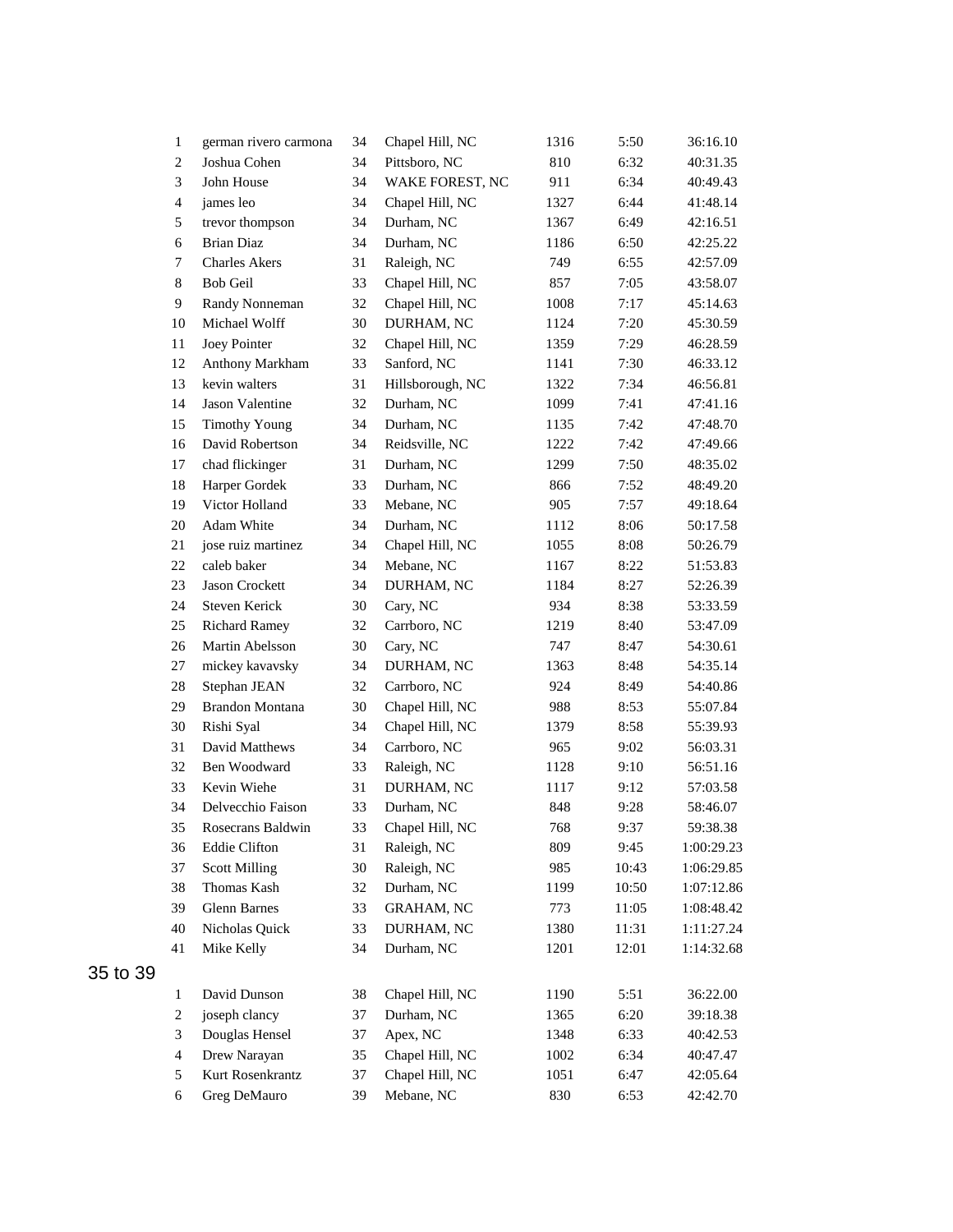|          | 7              | justin andrews        | 37 | Gaithersburg, MD | 1360 | 6:55  | 42:58.09   |
|----------|----------------|-----------------------|----|------------------|------|-------|------------|
|          | $\,8\,$        | <b>Todd LoFrese</b>   | 38 | Chapel Hill, NC  | 953  | 7:05  | 44:01.93   |
|          | 9              | jorge borrayo         | 39 | Siler City, NC   | 1370 | 7:10  | 44:31.40   |
|          | 10             | w. Patrick Gale       | 36 | Carrboro, NC     | 1192 | 7:12  | 44:43.99   |
|          | 11             | craig walker          | 37 | Durham, NC       | 1104 | 7:17  | 45:11.58   |
|          | 12             | Jason Lieb            | 38 | Carrboro, NC     | 952  | 7:30  | 46:31.91   |
|          | 13             | Daniel Metrey         | 39 | Blacksburg, Va   | 979  | 7:46  | 48:15.35   |
|          | 14             | alan sharpe           | 39 | Snow Camp, NC    | 1278 | 7:49  | 48:28.09   |
|          | 15             | <b>Todd Grooms</b>    | 37 | Hillsborough, NC | 1382 | 8:07  | 50:21.38   |
|          | 16             | Paul Dayton           | 37 | Carrboro, NC     | 1185 | 8:10  | 50:43.22   |
|          | 17             | Ty Powers             | 37 | DURHAM, NC       | 1217 | 8:16  | 51:19.55   |
|          | 18             | Mark Cavanaugh        | 37 | Chapel Hill, NC  | 800  | 8:22  | 51:55.24   |
|          | 19             | Robb Damman           | 39 | Durham, NC       | 823  | 8:25  | 52:16.46   |
|          | 20             | Joel Maner            | 35 | Durham, NC       | 959  | 8:32  | 52:58.91   |
|          | 21             | <b>Greg Matthews</b>  | 38 | Sanford, NC      | 966  | 8:33  | 53:04.68   |
|          | 22             | brandon gall          | 35 | Chapel Hill, NC  | 1239 | 8:36  | 53:25.55   |
|          | 23             | Cletus Simpson        | 35 | Zebulon, NC      | 1294 | 8:45  | 54:15.45   |
|          | 24             | <b>Scott Brandes</b>  | 39 | Chapel Hill, NC  | 788  | 8:45  | 54:19.04   |
|          | 25             | ravi jhaveri          | 39 | DURHAM, NC       | 925  | 8:55  | 55:19.70   |
|          | 26             | Benny Joyner          | 38 | Durham, NC       | 928  | 8:59  | 55:45.98   |
|          | 27             | Peter Smith           | 39 | Carrboro, NC     | 1079 | 9:00  | 55:49.28   |
|          | 28             | Daniel Crona          | 35 | Carrboro, NC     | 817  | 9:02  | 56:06.00   |
|          | 29             | Steve Emrich          | 38 | Pittsboro, NC    | 843  | 9:03  | 56:07.12   |
|          | 30             | Jason Allaire         | 36 | Cary, NC         | 751  | 9:30  | 58:58.54   |
|          | 31             | Erin White            | 37 | Raleigh, NC      | 1114 | 9:37  | 59:38.38   |
|          | 32             | charlie powell        | 39 | Pittsboro, NC    | 1026 | 9:39  | 59:53.31   |
|          | 33             | Mike Tarpley          | 36 | Durham, NC       | 1088 | 9:42  | 1:00:10.02 |
|          | 34             | Adam Novak            | 37 | Chapel Hill, NC  | 1263 | 10:05 | 1:02:37.68 |
|          | 35             | John Blackwell        | 37 | DURHAM, NC       | 779  | 10:07 | 1:02:44.21 |
|          | 36             | Timothy O'Brien       | 38 | Chapel Hill, NC  | 1011 | 10:33 | 1:05:30.79 |
|          | 37             | Christian Heberlein   | 39 | WAKE FOREST, NC  | 888  | 10:54 | 1:07:36.81 |
|          | 38             | matthew kerr          | 35 | Chapel Hill, NC  | 1291 | 11:50 | 1:13:22.28 |
|          | 39             | ray richardson        | 39 | Durham, NC       | 1334 | 12:16 | 1:16:07.62 |
|          | 40             | James Hill            | 36 | Chapel Hill, NC  | 1144 | 13:01 | 1:20:46.38 |
| 40 to 44 |                |                       |    |                  |      |       |            |
|          | $\mathbf{1}$   | Craig Heinly          | 41 | Chapel Hill, NC  | 889  | 5:58  | 37:01.07   |
|          | $\overline{c}$ | Ken Younts            | 44 | Chapel Hill, NC  | 1136 | 6:14  | 38:41.33   |
|          | 3              | patrick wright        | 43 | Chapel Hill, NC  | 1355 | 6:39  | 41:15.26   |
|          | $\overline{4}$ | Todd Bolon            | 44 | Chapel Hill, NC  | 784  | 6:57  | 43:11.99   |
|          | 5              | <b>Blaine Schmidt</b> | 43 | Charlotte, NC    | 1062 | 7:06  | 44:04.80   |
|          | 6              | Andrew Werden         | 44 | Chapel Hill, NC  | 1110 | 7:23  | 45:49.73   |
|          | 7              | Dominic Ciavatta      | 42 | Chapel Hill, NC  | 1146 | 7:25  | 46:02.20   |
|          | 8              | James Chopas          | 44 | Chapel Hill, NC  | 1161 | 7:32  | 46:46.10   |
|          | 9              | Michael Irizarry      | 44 | Chapel Hill, NC  | 1376 | 7:41  | 47:40.82   |
|          | 10             | Jim Vitt              | 42 | Carrboro, NC     | 1302 | 7:56  | 49:14.46   |
|          | 11             | Felipe Deguzman       | 41 | Chapel Hill, NC  | 828  | 7:59  | 49:35.07   |
|          | 12             | Eric Halvorson        | 40 | Chapel Hill, NC  | 872  | 8:05  | 50:07.56   |
|          | 13             | christian campbell    | 42 | Pittsboro, NC    | 1277 | 8:08  | 50:27.58   |
|          | 14             | <b>BEN BARKER</b>     | 40 | Durham, NC       | 1169 | 8:09  | 50:35.13   |
|          |                |                       |    |                  |      |       |            |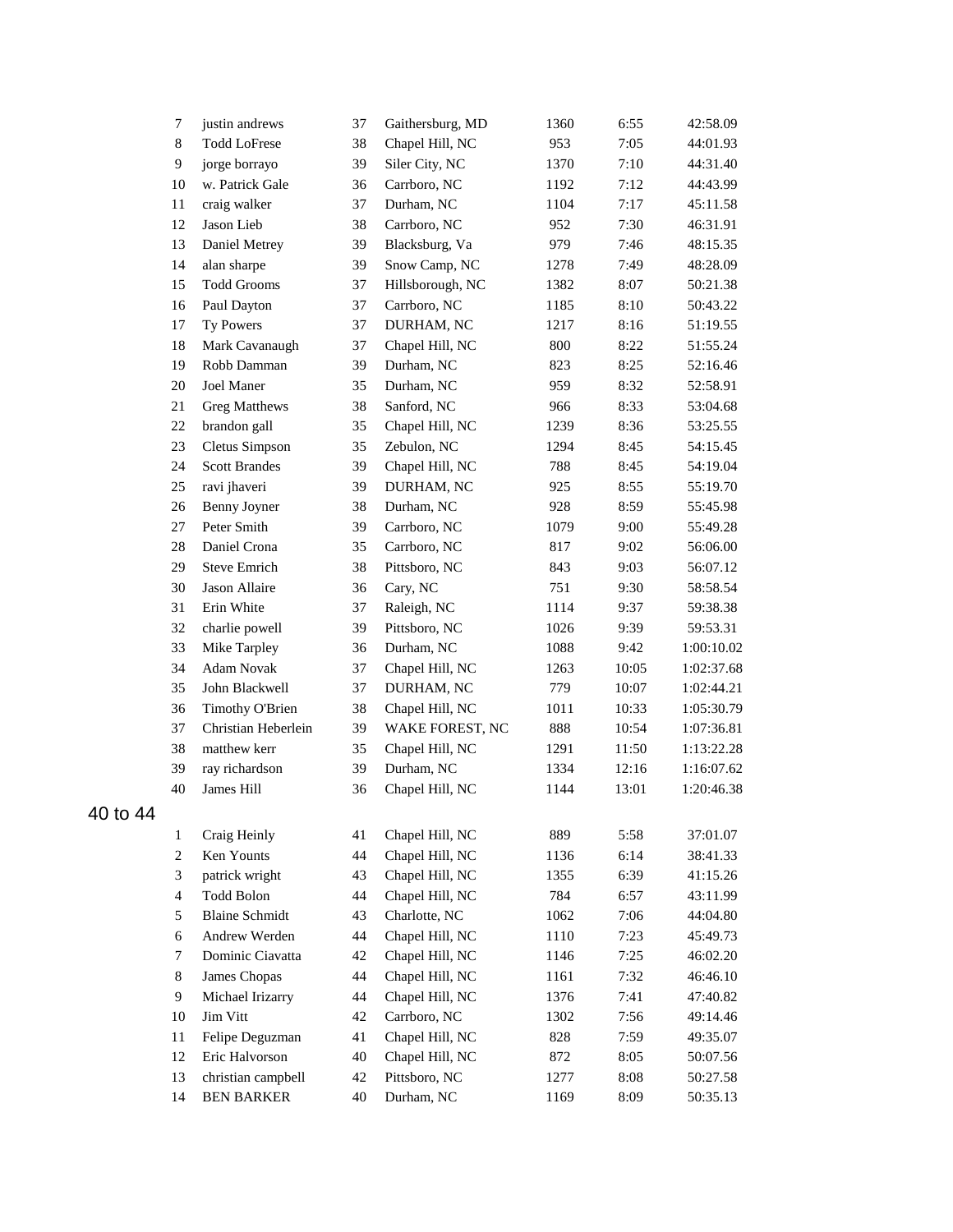|          | 15             | Alejandro Lutz         | 41 | Durham, NC       | 956  | 8:16  | 51:20.89   |
|----------|----------------|------------------------|----|------------------|------|-------|------------|
|          | 16             | Chris Holaday          | 44 | Leesburg, NC     | 902  | 8:20  | 51:41.47   |
|          | 17             | Ricardo Padilla        | 40 | DURHAM, NC       | 1016 | 8:25  | 52:15.46   |
|          | 18             | jim meeks              | 40 | Mebane, NC       | 1356 | 8:25  | 52:15.85   |
|          | 19             | Nathan Ward            | 41 | Raleigh, NC      | 1304 | 8:27  | 52:25.35   |
|          | 20             | James Balfour          | 40 | Mebane, NC       | 769  | 8:32  | 52:58.67   |
|          | 21             | Seth Brody             | 44 | Chapel Hill, NC  | 792  | 8:36  | 53:20.42   |
|          | 22             | Jon Paslov             | 42 | Chapel Hill, NC  | 1019 | 8:38  | 53:35.39   |
|          | 23             | Jeremy Salemson        | 41 | Chapel Hill, NC  | 1057 | 8:43  | 54:03.29   |
|          | 24             | jose garcia            | 44 | Liberty, NC      | 1372 | 8:51  | 54:55.09   |
|          | 25             | Mortimer Alzona        | 44 | Chapel Hill, NC  | 1166 | 8:54  | 55:12.72   |
|          | 26             | <b>Stewart Collis</b>  | 42 | Chapel Hill, NC  | 813  | 8:56  | 55:26.04   |
|          | 27             | <b>Timothy Strauss</b> | 41 | Chapel Hill, NC  | 1273 | 9:07  | 56:35.86   |
|          | 28             | Jeff Rose              | 44 | Raleigh, NC      | 1049 | 9:07  | 56:36.64   |
|          | 29             | Kambiz Aghaiepour      | 41 | Carrboro, NC     | 1246 | 9:19  | 57:47.36   |
|          | 30             | Juan Calle             | 40 | Chapel Hill, NC  | 1343 | 9:34  | 59:22.52   |
|          | 31             | <b>Bill Goodnight</b>  | 41 | Carrboro, NC     | 1154 | 9:35  | 59:25.46   |
|          | 32             | stewart alexander      | 42 | Rougemont, NC    | 750  | 9:53  | 1:01:21.85 |
|          | 33             | <b>Bill Williams</b>   | 40 | Chapel Hill, NC  | 1121 | 11:20 | 1:10:19.17 |
| 45 to 49 |                |                        |    |                  |      |       |            |
|          | $\mathbf{1}$   | John Hinton            | 48 | Chapel Hill, NC  | 1240 | 5:49  | 36:04.05   |
|          | $\overline{c}$ | David Drewry           | 47 | DURHAM, NC       | 1189 | 6:26  | 39:57.51   |
|          | 3              | Bernard Prabucki       | 48 | Carrboro, NC     | 1028 | 6:38  | 41:08.14   |
|          | $\overline{4}$ | Greg Hohn              | 47 | Chapel Hill, NC  | 901  | 6:44  | 41:49.82   |
|          | 5              | Donald McDonnell       | 49 | Chapel Hill, NC  | 1208 | 6:52  | 42:38.92   |
|          | 6              | Dmitri Kireev          | 48 | Chapel Hill, NC  | 937  | 6:58  | 43:14.65   |
|          | $\tau$         | Michael Hale           | 45 | Carrboro, NC     | 1371 | 7:01  | 43:31.13   |
|          | $\,8\,$        | Robert Moody           | 47 | Unknown, NA      | 1315 | 7:06  | 44:02.23   |
|          | $\overline{9}$ | Jon Hussey             | 48 | Chapel Hill, NC  | 916  | 7:11  | 44:35.57   |
|          | 10             | Greg Herman-Giddens    | 49 | Chapel Hill, NC  | 893  | 7:16  | 45:07.77   |
|          | 11             | <b>Bob Callanan</b>    | 45 | Chapel Hill, NC  | 1373 | 7:29  | 46:29.69   |
|          | 12             | Thomas Gillaspy        | 45 | Raleigh, NC      | 861  | 7:30  | 46:35.74   |
|          | 13             | Ken Taylor             | 47 | Chapel Hill, NC  | 1227 | 7:33  | 46:50.01   |
|          | 14             | Remus (Jim) Riek       | 45 | Carrboro, NC     | 1040 | 7:37  | 47:14.18   |
|          | 15             | randy mews             | 46 | Raleigh, NC      | 980  | 7:38  | 47:24.01   |
|          | 16             | Jeffrey Merron         | 48 | Chapel Hill, NC  | 978  | 7:43  | 47:53.91   |
|          | 17             | <b>Bob Duronio</b>     | 45 | Chapel Hill, NC  | 839  | 7:49  | 48:33.85   |
|          | 18             | dan bailey             | 46 | Wendell, NC      | 1346 | 7:50  | 48:37.60   |
|          | 19             | Dan Lehman             | 47 | Carrboro, NC     | 950  | 7:53  | 48:58.75   |
|          | $20\,$         | <b>Buddy Kelly</b>     | 49 | Chapel Hill, NC  | 1200 | 7:55  | 49:11.80   |
|          | 21             | Jerry Wilkins          | 49 | Hurdle Mills, NC | 1120 | 8:02  | 49:54.87   |
|          | 22             | William Chesser        | 47 | Durham, NC       | 805  | 8:13  | 50:57.56   |
|          | 23             | Kevin Weeks            | 46 | Carrboro, NC     | 1107 | 8:14  | 51:05.29   |
|          | 24             | Paul Runkle            | 45 | Chapel Hill, NC  | 1329 | 8:20  | 51:40.37   |
|          | 25             | Don Rives              | 49 | Chapel Hill, NC  | 1043 | 8:20  | 51:42.89   |
|          | 26             | David Ollila           | 46 | Chapel Hill, NC  | 1012 | 8:24  | 52:11.92   |
|          | 27             | <b>Greg Porter</b>     | 48 | Carrboro, NC     | 1025 | 8:25  | 52:15.46   |
|          | 28             | Nick Robinson          | 46 | Chapel Hill, NC  | 1044 | 8:38  | 53:37.36   |
|          | 29             | Hernan Silva           | 46 | Durham, NC       | 1150 | 8:41  | 53:54.45   |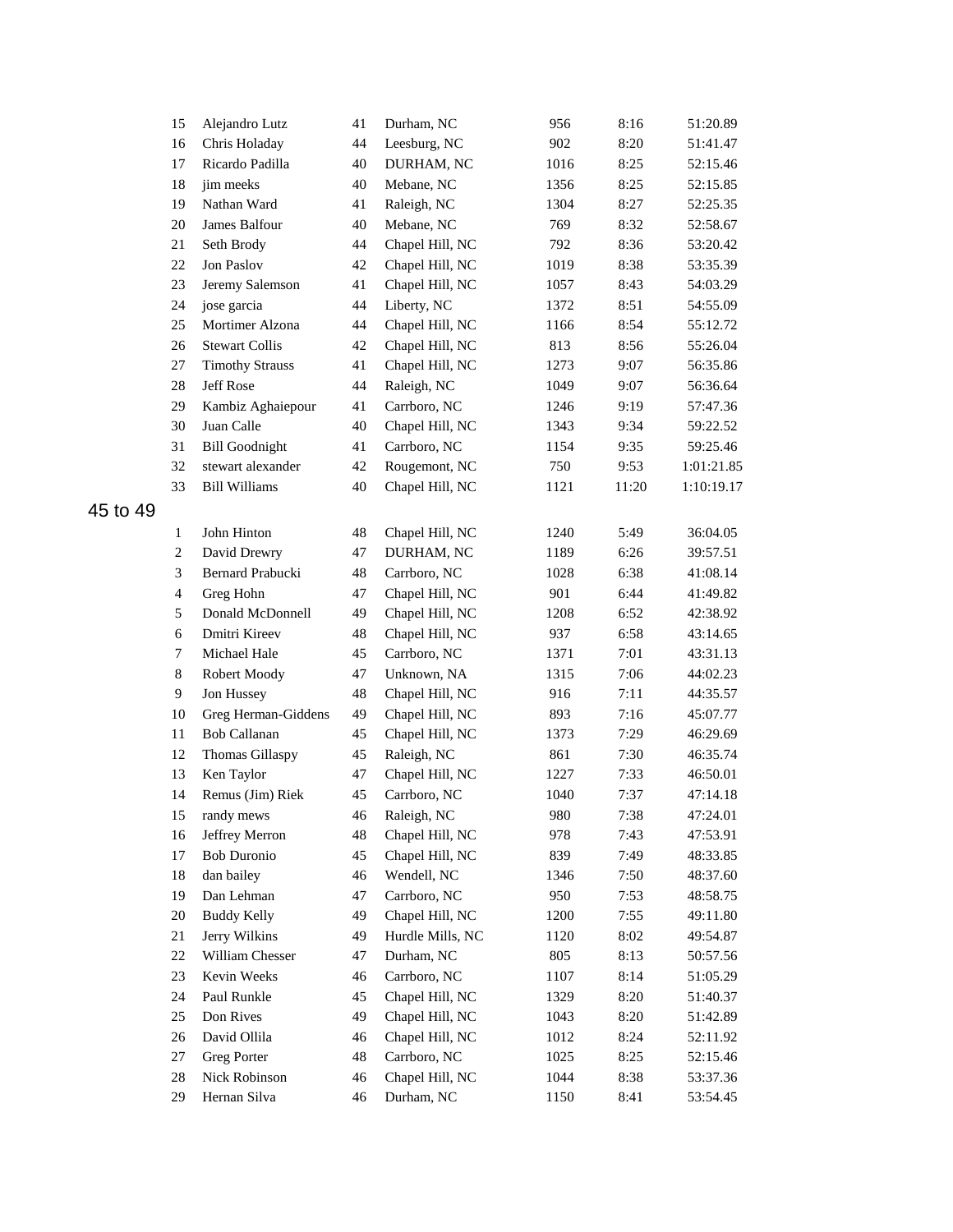|          | 30               | Paul Monahan           | 47       | Chapel Hill, NC        | 1340 | 8:41  | 53:54.95   |
|----------|------------------|------------------------|----------|------------------------|------|-------|------------|
|          | 31               | jeffrey key            | 45       | Chapel Hill, NC        | 1383 | 8:44  | 54:11.23   |
|          | 32               | R. Cabeza              | 49       | Chapel Hill, NC        | 1176 | 8:49  | 54:40.40   |
|          | 33               | Thomas Spagnardi       | 45       | Durham, NC             | 1349 | 8:54  | 55:17.40   |
|          | 34               | Jeffrey Mc Allister    | 49       | Traverse City, MI      | 970  | 9:02  | 56:06.21   |
|          | 35               | catherine Duncan       | 45       | Chapel Hill, NC        | 1254 | 9:06  | 56:27.68   |
|          | 36               | <b>Brian Beatty</b>    | 47       | Carrboro, NC           | 1298 | 9:15  | 57:25.51   |
|          | 37               | Rob McClure            | 45       | Chapel Hill, NC        | 1207 | 9:36  | 59:32.67   |
|          | 38               | Tim Whitmire           | 49       | Cary, NC               | 1116 | 9:38  | 59:46.37   |
|          | 39               | michael murray         | 48       | Chapel Hill, NC        | 1336 | 9:51  | 1:01:07.22 |
|          | 40               | Tom Arnel              | 47       | Carrboro, NC           | 765  | 10:05 | 1:02:33.65 |
|          | 41               | andrew turner          | 45       | Durham, NC             | 1330 | 10:47 | 1:06:52.32 |
|          | 42               | Joseph Pardington      | 47       | Chapel Hill, NC        | 1017 | 11:16 | 1:09:53.42 |
|          | 43               | Kevin Muldowney        | 47       | Charlotte NC 28209, NC | 997  | 12:47 | 1:19:19.00 |
| 50 to 54 |                  |                        |          |                        |      |       |            |
|          | $\mathbf{1}$     | Gary Slade             | 51       | Chapel Hill, NC        | 1076 | 6:04  | 37:37.03   |
|          | $\overline{c}$   | cameron binnie         | 50       | Carrboro, NC           | 1319 | 6:24  | 39:45.63   |
|          | 3                | rene villagran linares | 50       | Carrboro, NC           | 1237 | 6:29  | 40:15.16   |
|          | $\overline{4}$   | Dan Risku              | 54       | Chapel Hill, NC        | 1267 | 6:39  | 41:17.64   |
|          | 5                | Craig Gilbert          | 51       | DURHAM, NC             | 859  | 6:57  | 43:06.09   |
|          | 6                | Tom Hoerger            | 51       | Chapel Hill, NC        | 900  | 7:21  | 45:37.99   |
|          | 7                | John Mader             | 53       | Chapel Hill, NC        | 1310 | 7:38  | 47:20.11   |
|          | $\,8\,$          | Stephen Lucente        | 50       | Carrboro, NC           | 954  | 7:45  | 48:06.69   |
|          | 9                | michael wilkinson      | 50       | Mebane, NC             | 1153 | 7:49  | 48:31.37   |
|          | 10               | Randy Kauftheil        | 52       | Chapel Hill, NC        | 931  | 7:50  | 48:39.67   |
|          | 11               | <b>Joel Storrow</b>    | 52       | Asheville, NC          | 1307 | 7:54  | 48:59.72   |
|          | 12               | Ken Shelton            | 54       | Chapel Hill, NC        | 1224 | 8:00  | 49:39.11   |
|          | 13               | <b>Brian Russell</b>   | 52       | Raleigh, NC            | 1056 | 8:09  | 50:36.46   |
|          | 14               | Jay Mazzocchi          | 51       | Chapel Hill, NC        | 1350 | 8:12  | 50:54.20   |
|          | 15               | William Copeland       | 50       | Cary, NC               | 1182 | 8:12  | 50:56.77   |
|          | 16               | Ed Carlstein           | 52       | Chapel Hill, NC        | 1280 | 8:15  | 51:12.04   |
|          | 17               | Mark Coulter           | 52       | Chapel Hill, NC        | 1183 | 8:25  | 52:13.99   |
|          | 18               | Tom Mabrey             | 52       | Durham, NC             | 1303 | 8:34  | 53:09.19   |
|          | 19               | John Tullo             | 52       | Chapel Hill, NC        | 1230 | 8:36  | 53:24.25   |
|          | $20\,$           | Mark Doris             |          | 51 Chapel Hill, NC     | 837  | 8:41  | 53:51.88   |
|          | 21               | Lawrence Noe           | 51       | Chapel Hill, NC        | 1006 | 8:42  | 53:57.90   |
|          | 22               | <b>B</b> Sisk          | 53       | Chapel Hill, NC        | 1075 | 8:48  | 54:39.53   |
|          | 23               | David Morelli          | 53       | Chapel Hill, NC        | 990  | 9:01  | 55:56.58   |
|          | 24               | Donald Shaffer         | 54       | Chapel Hill, NC        | 1067 | 9:01  | 56:00.97   |
|          | 25               | bryan langholz         | 54       | Chapel Hill, NC        | 1283 | 9:02  | 56:06.27   |
|          | 26               | John Blunk             | 54       | Chapel Hill, NC        | 1171 | 9:13  | 57:09.84   |
|          | 27               | <b>RICKY BERRY</b>     | 54       | Hillsborough, NC       | 776  | 9:19  | 57:49.18   |
|          | 28               | Wesley Byerly          | 53       | Chapel Hill, NC        | 795  | 9:53  | 1:01:18.38 |
|          | 29               | <b>Barry Pawson</b>    | 54       | Pittsboro, NC          | 1265 | 9:54  | 1:01:28.41 |
|          | 30               | Thomas Morris          | 50       | Pittsboro, NC          | 994  | 10:45 | 1:06:41.40 |
|          | 31               | Jerry Harrington       | 53       | Chapel Hill, NC        | 876  | 11:31 | 1:11:25.99 |
| 55 to 59 |                  |                        |          |                        |      |       |            |
|          | $\mathbf{1}$     | douglas rockett        |          | Chapel Hill, NC        | 1381 | 6:16  | 38:54.81   |
|          | $\boldsymbol{2}$ | David Couper           | 55<br>56 | Chapel Hill, NC        | 1138 | 6:21  | 39:26.08   |
|          |                  |                        |          |                        |      |       |            |